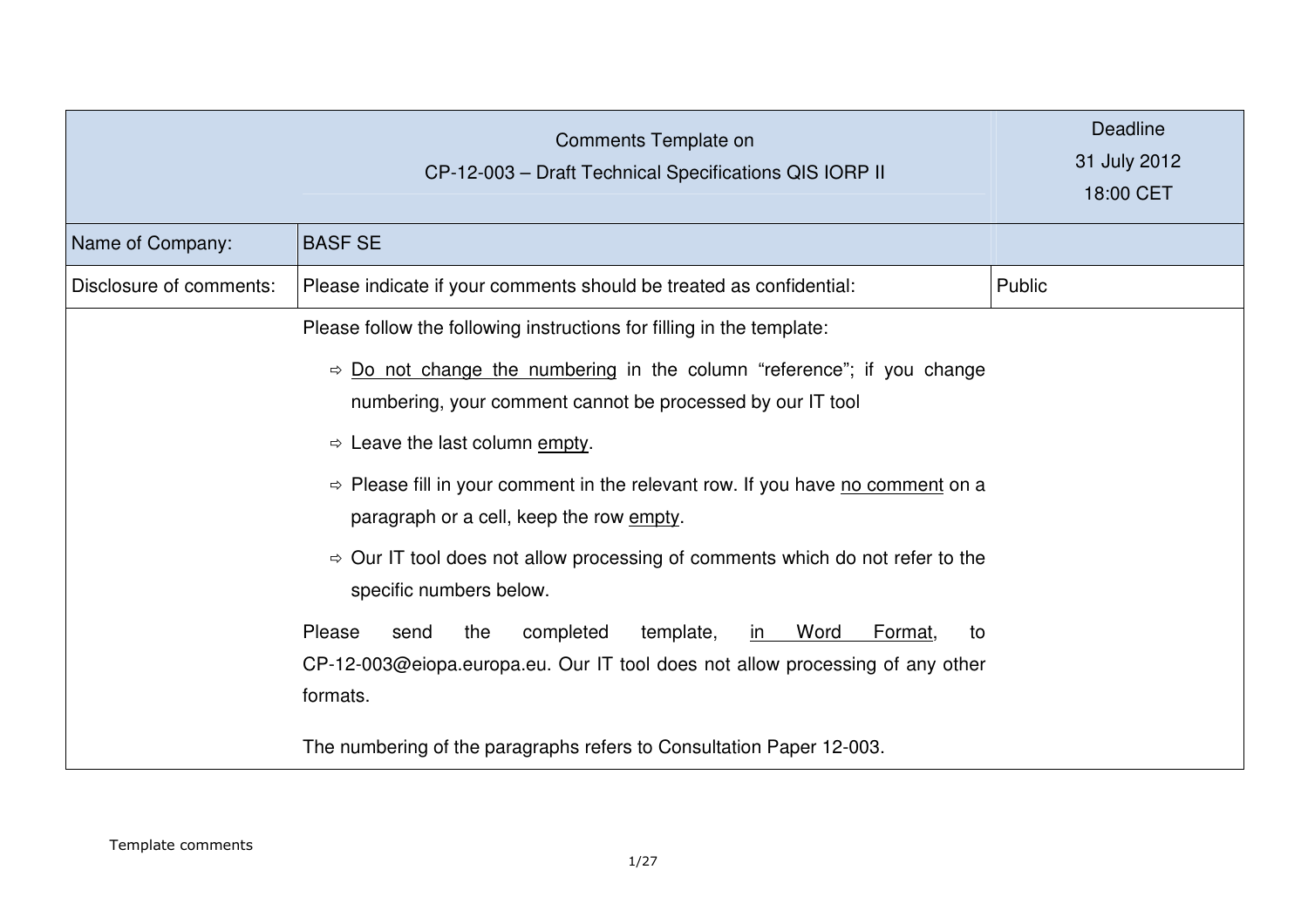|                        | Comments Template on<br>CP-12-003 - Draft Technical Specifications QIS IORP II                                                                                                                                                                                                                                                                                                                                                                                                                                                                                                      | Deadline<br>31 July 2012<br>18:00 CET |
|------------------------|-------------------------------------------------------------------------------------------------------------------------------------------------------------------------------------------------------------------------------------------------------------------------------------------------------------------------------------------------------------------------------------------------------------------------------------------------------------------------------------------------------------------------------------------------------------------------------------|---------------------------------------|
| Reference              | Comment                                                                                                                                                                                                                                                                                                                                                                                                                                                                                                                                                                             |                                       |
| <b>General Comment</b> | We welcome the initiative of EIOPA to perform quantitative impact assessments,<br>since this will contribute to a better transparency related to the review of the IORP<br>directive and avoid unintended adverse consequences. Furthermore, we welcome<br>the opportunity to provide our comments to this consultation.<br>However, we have many concerns with regard to the content and the underlying<br>process:                                                                                                                                                                |                                       |
|                        | 1. We question the necessity to review the IORP-directive. Occupational<br>pension markets are related to national social security systems as to their<br>structure and benefit level. Synergies from investing pension assets can<br>and currently are $-$ even on a global basis $-$ already exploited even if the<br>IORPs of a group remain separate and are not merged in one single-pan-<br>European pension fund.<br>The EU Commission announced several times that "any new supervisory<br>2.<br>system for IORPs should not undermine the supply or the cost-efficiency of |                                       |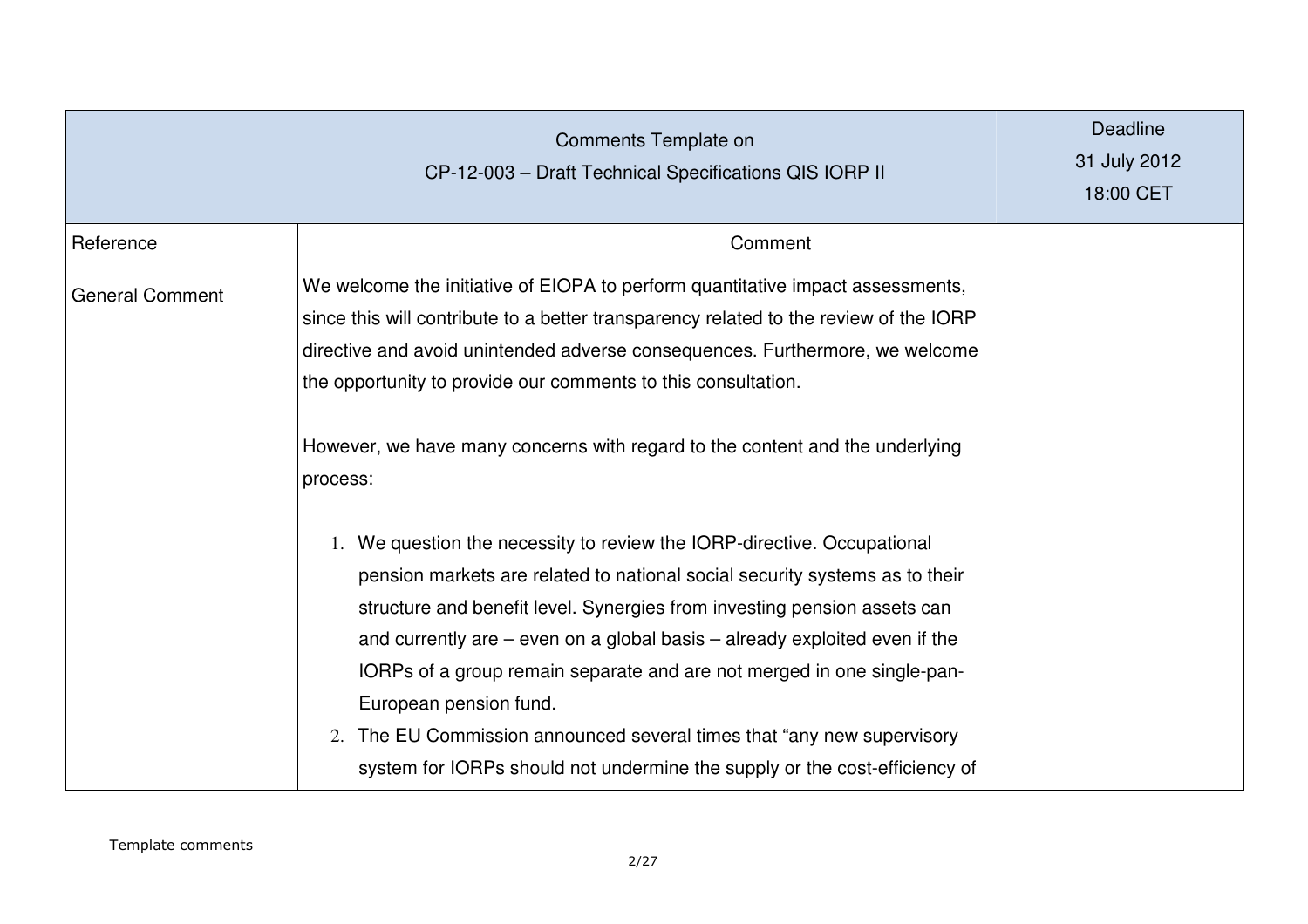| Comments Template on<br>CP-12-003 - Draft Technical Specifications QIS IORP II                                                                                                                                                                                                                                                                                                                                                                                                                                                                                                                                                                                                                                                                                                                                                                                                                                                                                                                                                                                                                                                                                                                                                                                                                                                                                                              | <b>Deadline</b><br>31 July 2012<br>18:00 CET |
|---------------------------------------------------------------------------------------------------------------------------------------------------------------------------------------------------------------------------------------------------------------------------------------------------------------------------------------------------------------------------------------------------------------------------------------------------------------------------------------------------------------------------------------------------------------------------------------------------------------------------------------------------------------------------------------------------------------------------------------------------------------------------------------------------------------------------------------------------------------------------------------------------------------------------------------------------------------------------------------------------------------------------------------------------------------------------------------------------------------------------------------------------------------------------------------------------------------------------------------------------------------------------------------------------------------------------------------------------------------------------------------------|----------------------------------------------|
| occupational retirement provision in the EU." It does not require an over-<br>engineered QIS to reach the conclusion that solvency II-like capital<br>requirements based on December 2011 yield levels will drastically increase<br>the capital requirements and therefore reduce the supply or the cost-<br>efficiency of the occupational retirement provision in the EU.<br>3. By means of the HBS (Holistic Balance Sheet), EIOPA made a proposal for<br>a harmonised quantitative risk-based supervisory framework. We believe<br>that in practice this proposal would overburden IORPs as well as the<br>national supervisory authorities. There are significant differences between<br>pension systems in the EU, such as the form of the pension promise, the<br>security level (based on SLL (Social and Labour Law) requirements, among<br>others), involvement of social partners etc. As a consequence, such<br>differences make it very difficult to introduce one harmonised "one size fits<br>all" supervisory framework for different pension systems. Furthermore,<br>trying to take as many differences as possible into consideration would<br>create insurmountable complexity for IORPs and the supervisory<br>authorities. We are of the opinion that the responsibility for setting the<br>detailed rules for supervision of IORPs should remain at the Member State |                                              |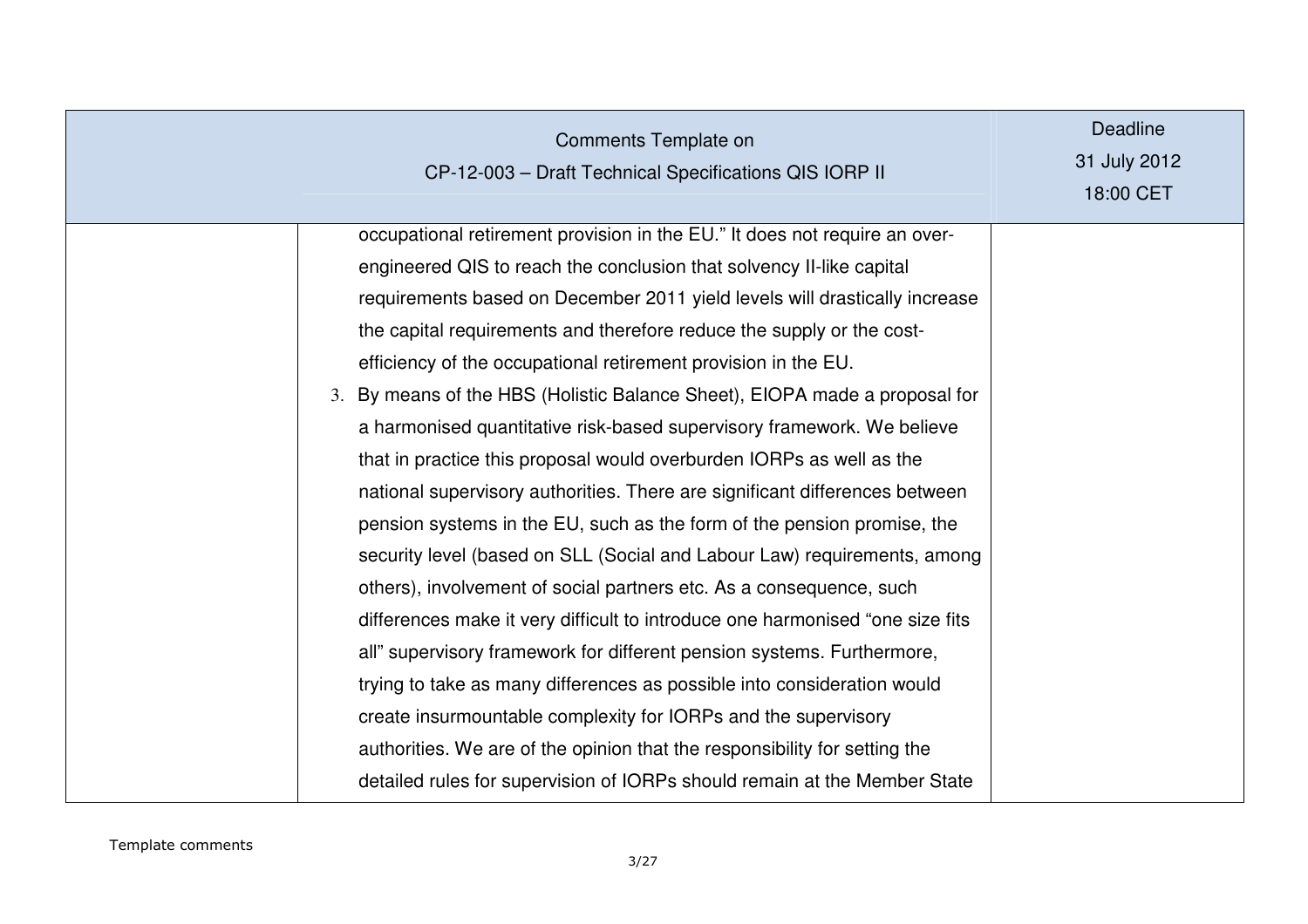| Comments Template on<br>CP-12-003 - Draft Technical Specifications QIS IORP II                                                                                                                                                                                                                                                                                                                                                                                                                                                                                                                                                                                                                                                                                                                                                                                                                                                                                                                                                                                                                                                                                                                                                                                                                                                              | <b>Deadline</b><br>31 July 2012<br>18:00 CET |
|---------------------------------------------------------------------------------------------------------------------------------------------------------------------------------------------------------------------------------------------------------------------------------------------------------------------------------------------------------------------------------------------------------------------------------------------------------------------------------------------------------------------------------------------------------------------------------------------------------------------------------------------------------------------------------------------------------------------------------------------------------------------------------------------------------------------------------------------------------------------------------------------------------------------------------------------------------------------------------------------------------------------------------------------------------------------------------------------------------------------------------------------------------------------------------------------------------------------------------------------------------------------------------------------------------------------------------------------|----------------------------------------------|
| level. Since IORPs provide pensions subject to SLL and because the<br>pensions provided by them are meant to supplement social security<br>pension benefits, harmonisation of rules should be left to Member States. In<br>addition, security levels vary widely across Europe, since pensions offered<br>by IORPs are based on a wide dispersion of state pensions (first pillar) and<br>fiscal treatments. Harmonisation cannot be achieved without simultaneously<br>harmonising SSL and first pillar pensions, a step that is so far considered<br>undesirable by most or all European parties.<br>4. The IORP review will have a major impact on occupational pensions in<br>Europe. Against this background, we consider the time schedule as<br>completely inadequate for a careful consideration of the complex issues<br>raised in this consultation. Solvency II framework has been in development<br>over 10 years and has taken five QIS exercises so far. Nevertheless, the<br>impact of Solvency II on long-term guarantees is still under discussion. The<br>issues for IORP are at least as complex as for insurance companies.<br>EIOPA should advise the EU Commission that additional Quantitative<br>Impact Studies will be necessary in order to fully evaluate the impact of a<br>new regulatory framework for IORPs. |                                              |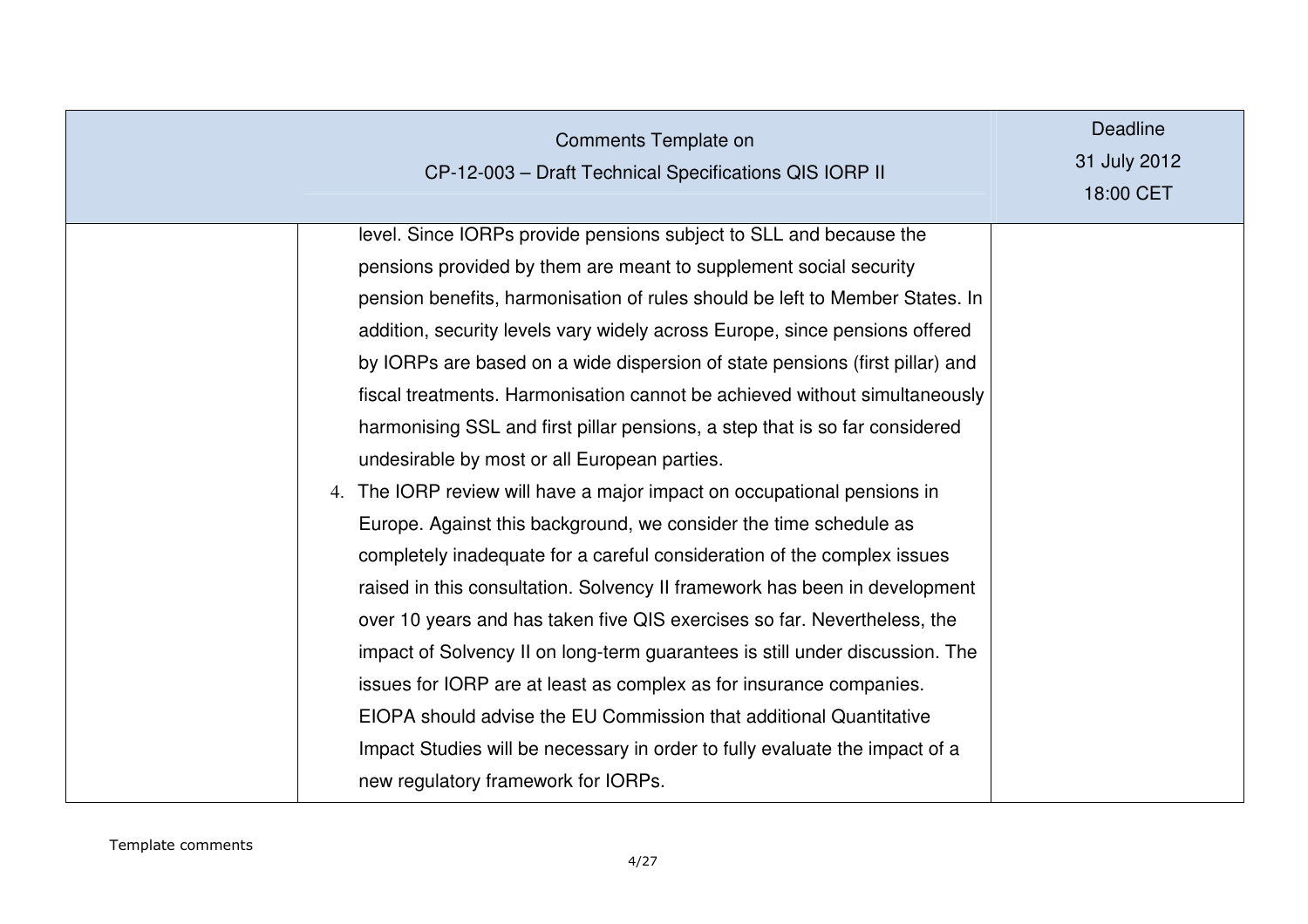| Comments Template on<br>CP-12-003 - Draft Technical Specifications QIS IORP II                                                                                                                                                                                                                                                                                                                                                                                                                                                                                                                                                                                                                                                                                                                                                                                                                                                                                                                                                                                                                                                                                                                                                                                                         | <b>Deadline</b><br>31 July 2012<br>18:00 CET |
|----------------------------------------------------------------------------------------------------------------------------------------------------------------------------------------------------------------------------------------------------------------------------------------------------------------------------------------------------------------------------------------------------------------------------------------------------------------------------------------------------------------------------------------------------------------------------------------------------------------------------------------------------------------------------------------------------------------------------------------------------------------------------------------------------------------------------------------------------------------------------------------------------------------------------------------------------------------------------------------------------------------------------------------------------------------------------------------------------------------------------------------------------------------------------------------------------------------------------------------------------------------------------------------|----------------------------------------------|
| 5. Furthermore, we believe that the EU Commission exceeds its competencies<br>by adopting the holistic balance sheet approach to IORPs:<br>Legal limits to measures of the EU follow from the fact that the<br>$\bullet$<br>organisation of the pension systems falls into the primary field of<br>competence of the Member States. In this respect, the power of the<br>Member States to organise the pension systems also comprises their<br>financing basis. Therefore, an amendment to the IORP-Directive<br>based on Art. 53 para. 1, Art. 62 and Art. 114 TFEU must not<br>significantly affect the financial equilibrium of IORPs organised under<br>national law.<br>The limits to the use of competences imposed on the EU point in the<br>$\bullet$<br>same direction: With regard to the principle of subsidiarity it has to be<br>noted that activities at the level of the Union can only be taken and<br>justified if they lead to additional value beyond the IORP supervision<br>at member state level. However we cannot see how Solvency II<br>would result in added value. In contrast, we fear that it would destroy<br>the current structures for occupational pensions in the member<br>states. In addition, given the variety of structures of the IORPs in the |                                              |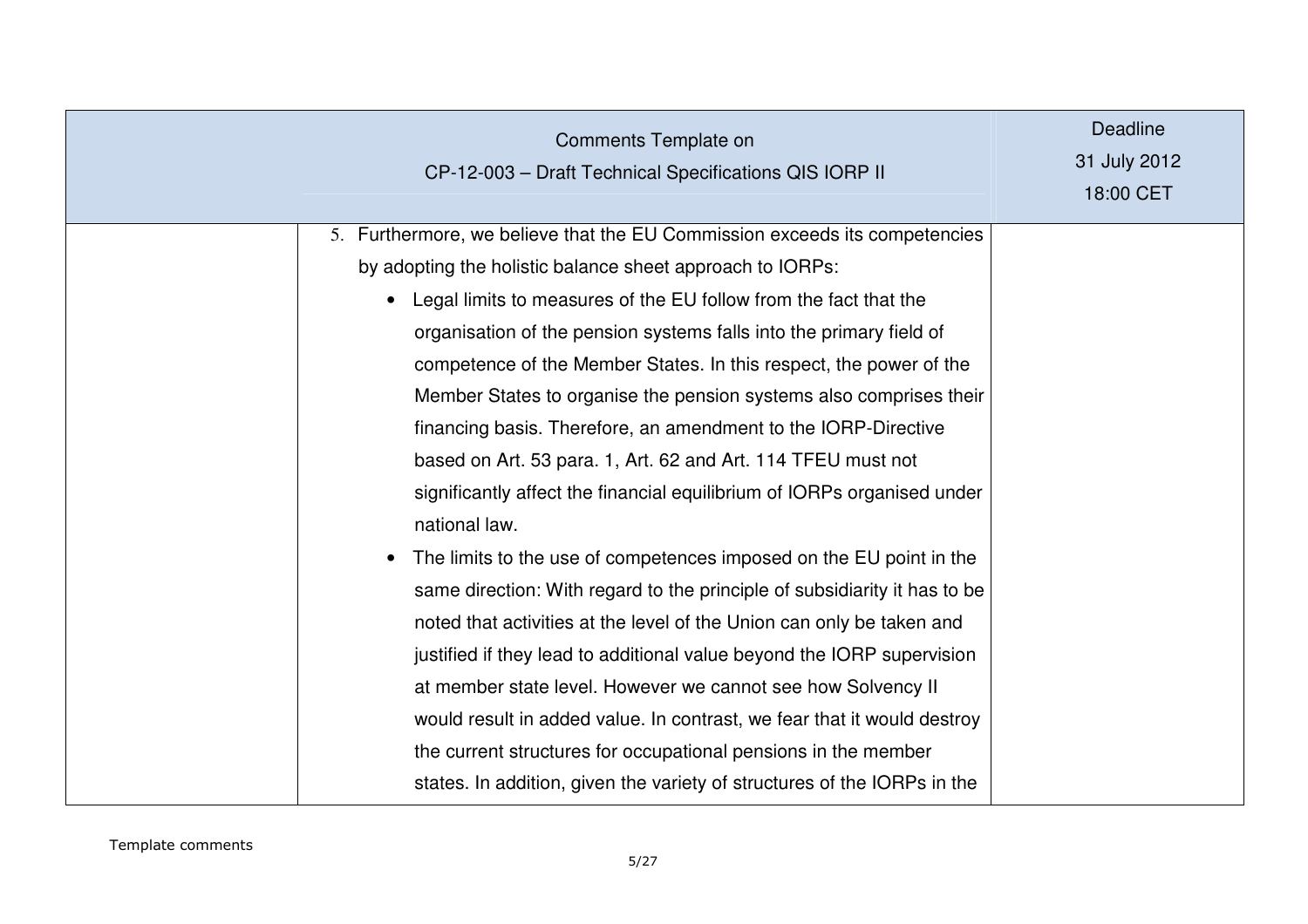| Comments Template on<br>CP-12-003 - Draft Technical Specifications QIS IORP II                                                                                                                                                                                                                                                                                                                                                                                                                                                                                                                                                                                                                                                                                                                                                                                                                                                                                                                                                                                                                                                                                                                                                          | <b>Deadline</b><br>31 July 2012<br>18:00 CET |
|-----------------------------------------------------------------------------------------------------------------------------------------------------------------------------------------------------------------------------------------------------------------------------------------------------------------------------------------------------------------------------------------------------------------------------------------------------------------------------------------------------------------------------------------------------------------------------------------------------------------------------------------------------------------------------------------------------------------------------------------------------------------------------------------------------------------------------------------------------------------------------------------------------------------------------------------------------------------------------------------------------------------------------------------------------------------------------------------------------------------------------------------------------------------------------------------------------------------------------------------|----------------------------------------------|
| member states, a self-consistent system of rules cannot be achieved<br>by detailed EU-wide regulatory framework as long as an exact<br>interlocking of the European set of rules with each individual national<br>system – therefore, also with the different national security<br>mechanisms for the protection of the persons entitled to retirement<br>benefits - does not take place.<br>6. Finally, we would like to emphasize that the Solvency II Directive should not<br>be the starting point of any modification of the IORP Directive, since there<br>exist essential differences between IORPs and insurance companies:<br>IORPs have a social dimension providing occupational pension<br>schemes that match the 1st pillar pensions which on their own prove<br>not to be sufficient to secure old age income.<br>IORPs are a means to provide remuneration to the employees for<br>their service with the sponsoring companies and, in addition, a<br>means of the company's social policy towards its employees.<br>Therefore, IORPs do not provide products that are sold on the<br>private third pillar insurance market. Therefore, IORPs have a<br>different internal logic than market-driven selling of insurance |                                              |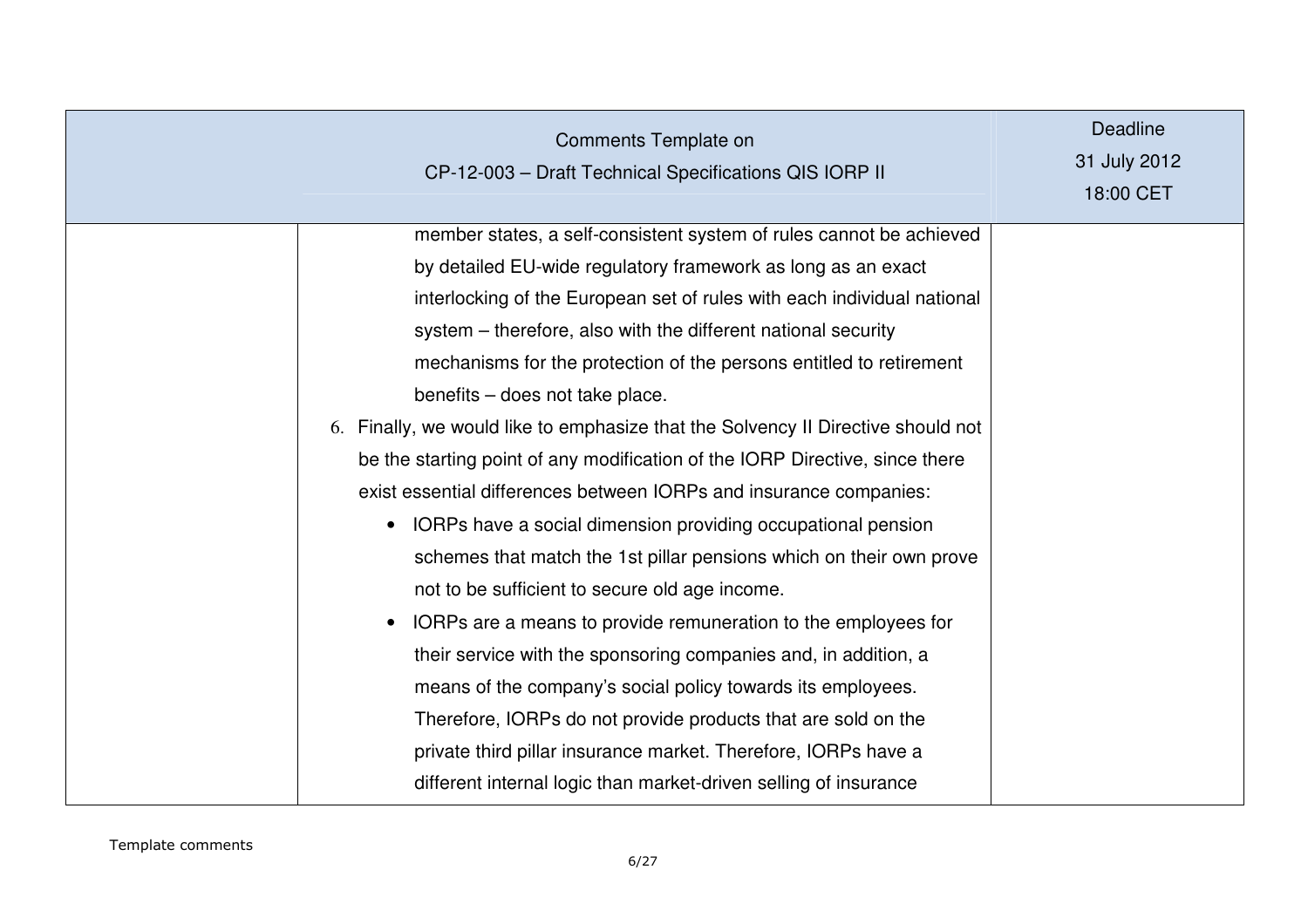| Comments Template on<br>CP-12-003 - Draft Technical Specifications QIS IORP II                                                                                                                                                                                                                                                                                                                                                                                                                                                                                                                                                                                                                                                                                                                                                                                                                                                                                                                                                                                                                                                             | <b>Deadline</b><br>31 July 2012<br>18:00 CET |
|--------------------------------------------------------------------------------------------------------------------------------------------------------------------------------------------------------------------------------------------------------------------------------------------------------------------------------------------------------------------------------------------------------------------------------------------------------------------------------------------------------------------------------------------------------------------------------------------------------------------------------------------------------------------------------------------------------------------------------------------------------------------------------------------------------------------------------------------------------------------------------------------------------------------------------------------------------------------------------------------------------------------------------------------------------------------------------------------------------------------------------------------|----------------------------------------------|
| products.<br>$IORPs$ – mostly – are not-for-profit institutions – they do not have to<br>$\bullet$<br>remunerate shareholders,<br>Occupational schemes provide a wider coverage, especially through<br>$\bullet$<br>collective agreements, as opposed to individual voluntary solutions.<br>Such industry-wide pension schemes tend to be administered by<br>IORPs.<br>Other IORPs have no or very few staff members and the sponsor(s)<br>$\bullet$<br>rely on corporate personnel to manage the scheme. There is<br>evidence that IORPs are characterized by great efficiency and by low<br>internal costs, in particular due to the fact that almost all the<br>employees in a given company or sector are covered. In view of the<br>sustainability and affordability of occupational schemes, these<br>characteristics should not be put at risk.<br>IORPs are funding vehicles where the interests of the scheme's<br>$\bullet$<br>board/management are broadly aligned with the scheme members<br>and beneficiaries. There is generally no conflict over the pursuit of a<br>profit by the scheme at the expense of its members and |                                              |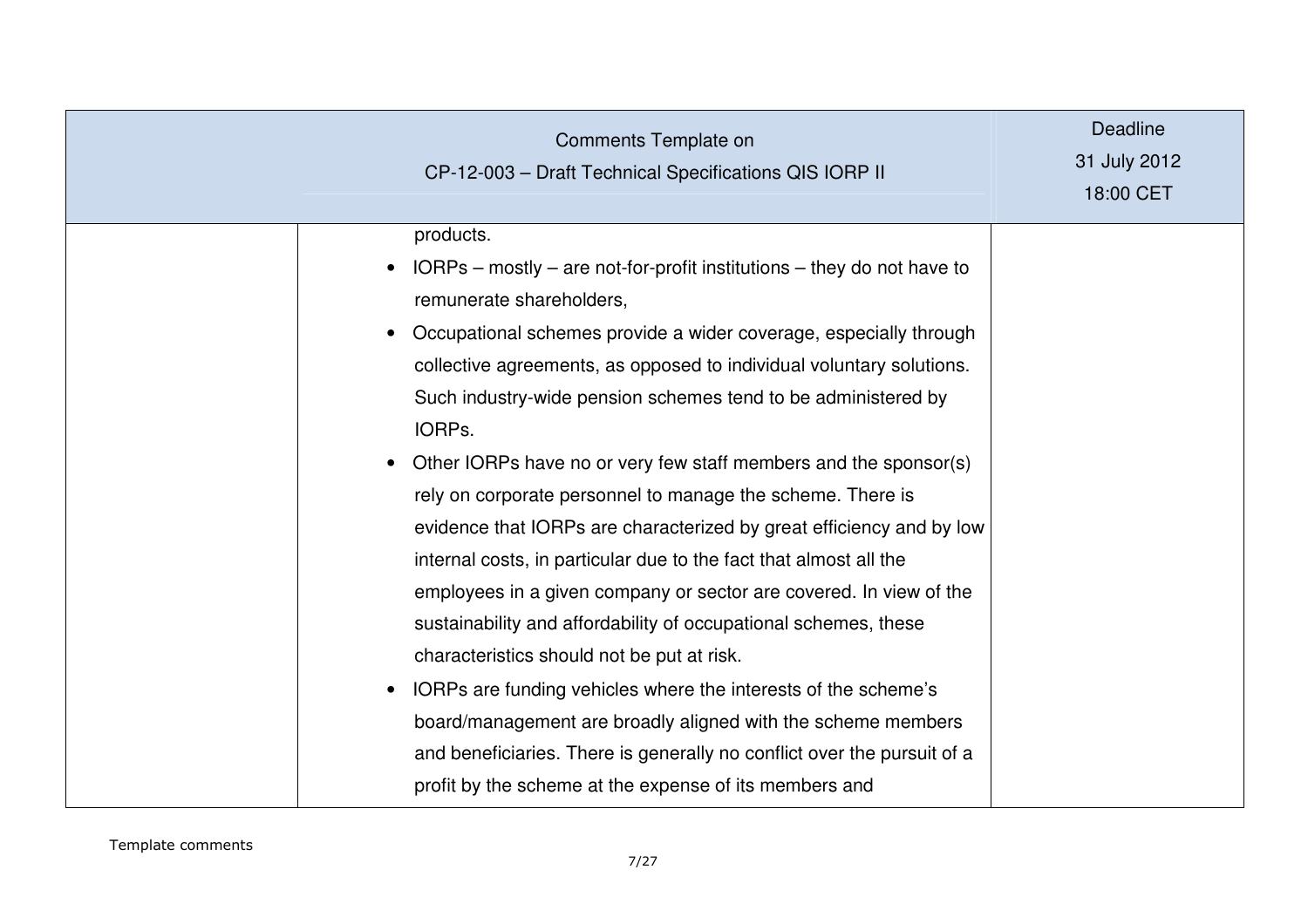| <b>Comments Template on</b><br>CP-12-003 - Draft Technical Specifications QIS IORP II                                                                                                                                                                                                                                                                                                                                                                                                                                                                                                                                                                                                                                                                                                                                                                                                                                                                                                                                                                                                                                                                               | <b>Deadline</b><br>31 July 2012<br>18:00 CET |
|---------------------------------------------------------------------------------------------------------------------------------------------------------------------------------------------------------------------------------------------------------------------------------------------------------------------------------------------------------------------------------------------------------------------------------------------------------------------------------------------------------------------------------------------------------------------------------------------------------------------------------------------------------------------------------------------------------------------------------------------------------------------------------------------------------------------------------------------------------------------------------------------------------------------------------------------------------------------------------------------------------------------------------------------------------------------------------------------------------------------------------------------------------------------|----------------------------------------------|
| beneficiaries.<br>The governance structure of IORPs is characterized by the<br>$\bullet$<br>involvement of social partners, the role of trustees (and/or persons<br>carrying out similar fiduciary responsibilities) and the backing of the<br>employer.<br>Solidarity is often a further core element of occupational pension<br>$\bullet$<br>schemes. Members' contributions are mostly calculated regardless of<br>the age, gender and specific occupational risks. A further element of<br>solidarity is the compulsory participation that prevents participants<br>from leaving the scheme as is the case with individual and voluntary<br>solutions.<br>IORPs have specific built-in security mechanisms that ensure the<br>$\bullet$<br>benefit security of pension schemes. Some pension schemes allow<br>contributions from the sponsor and main benefit parameters to be<br>modified by the employers and the employees' representatives.<br>For DB- and hybrid DB/DC schemes, in at least some Member<br>$\bullet$<br>States, employers have the ultimate responsibility for fulfilling the<br>pension promise. A very important aspect is the long-term |                                              |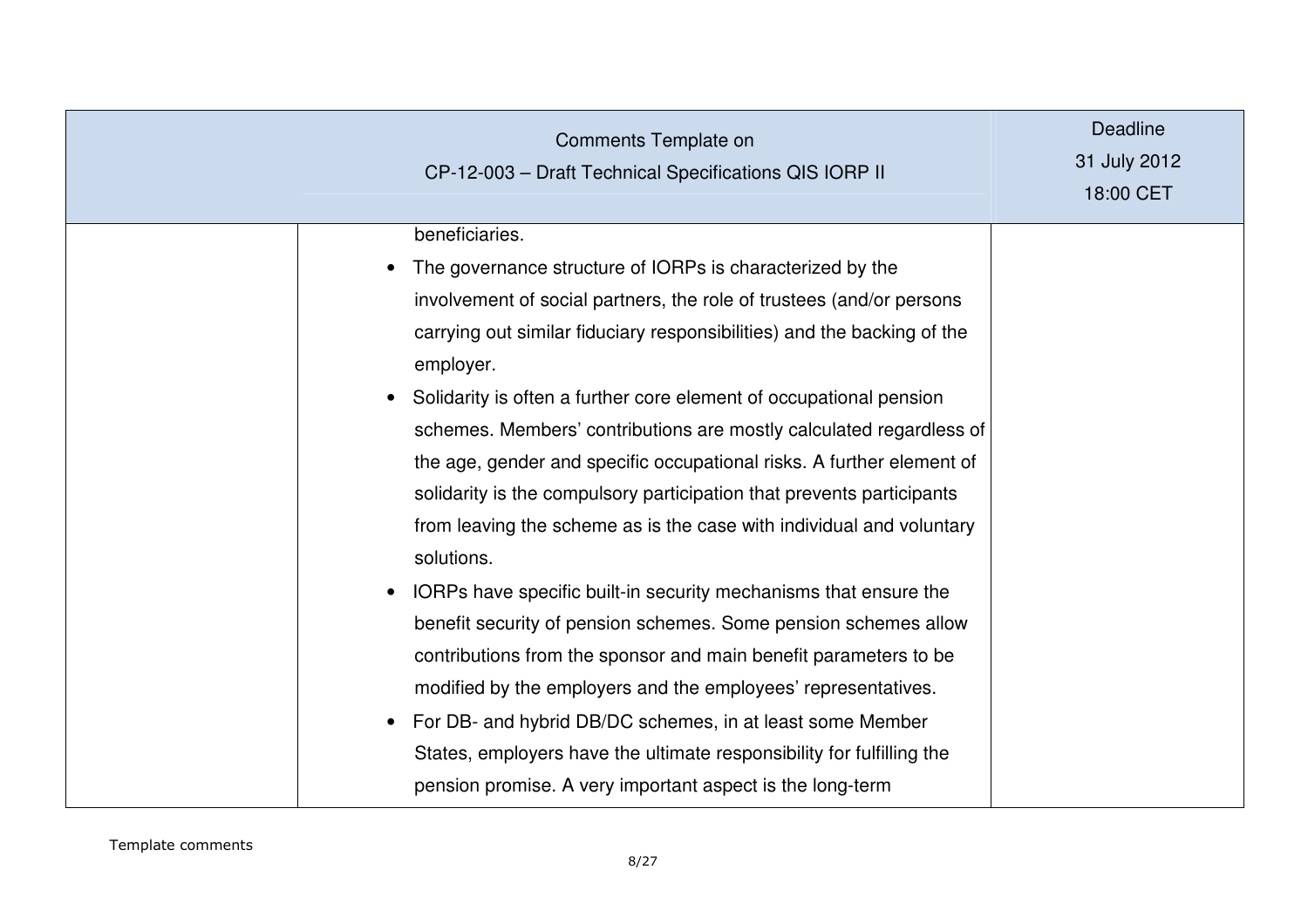|        | Comments Template on<br>CP-12-003 - Draft Technical Specifications QIS IORP II                                                                                                                                                                                                                                                                                                                                                                                                                                                                                                                                                                                                                                                                                                                                                                                                                                                                                                                | <b>Deadline</b><br>31 July 2012<br>18:00 CET |
|--------|-----------------------------------------------------------------------------------------------------------------------------------------------------------------------------------------------------------------------------------------------------------------------------------------------------------------------------------------------------------------------------------------------------------------------------------------------------------------------------------------------------------------------------------------------------------------------------------------------------------------------------------------------------------------------------------------------------------------------------------------------------------------------------------------------------------------------------------------------------------------------------------------------------------------------------------------------------------------------------------------------|----------------------------------------------|
|        | investment perspective of IORPs since they administer solely<br>pensions. Therefore, long-term developments are more important<br>than the short-term distortions that have to be considered under the<br>Solvency II regime.                                                                                                                                                                                                                                                                                                                                                                                                                                                                                                                                                                                                                                                                                                                                                                 |                                              |
| $Q1$ . | Do stakeholders agree with the general set-up of the QIS exercise as put<br>forward in the Introduction (Chapter 1)? What improvements do<br>stakeholders suggest?<br>We disagree with the general set-up of the QIS exercise for the following reasons:<br>The methodology for IORP-QIS fully adopts the methodology of Solvency II.<br>The Technical Standards for IORPs are largely just "copy/paste" from the<br>Technical Specifications for QIS 5 which has been prepared for insurance<br>companies. Risk-based capital requirements under Solvency II rely on short-<br>term market based parameters and are therefore inherently volatile as well as<br>pro-cyclical and will endanger the stability and long-term sustainability of<br>IORPs. Furthermore, the underlying principles of Solvency II and consequently<br>the Holistic Balance Sheet are based on full market valuation and a Value at<br>Risk (VaR) methodology. The experience over the last years shows that there |                                              |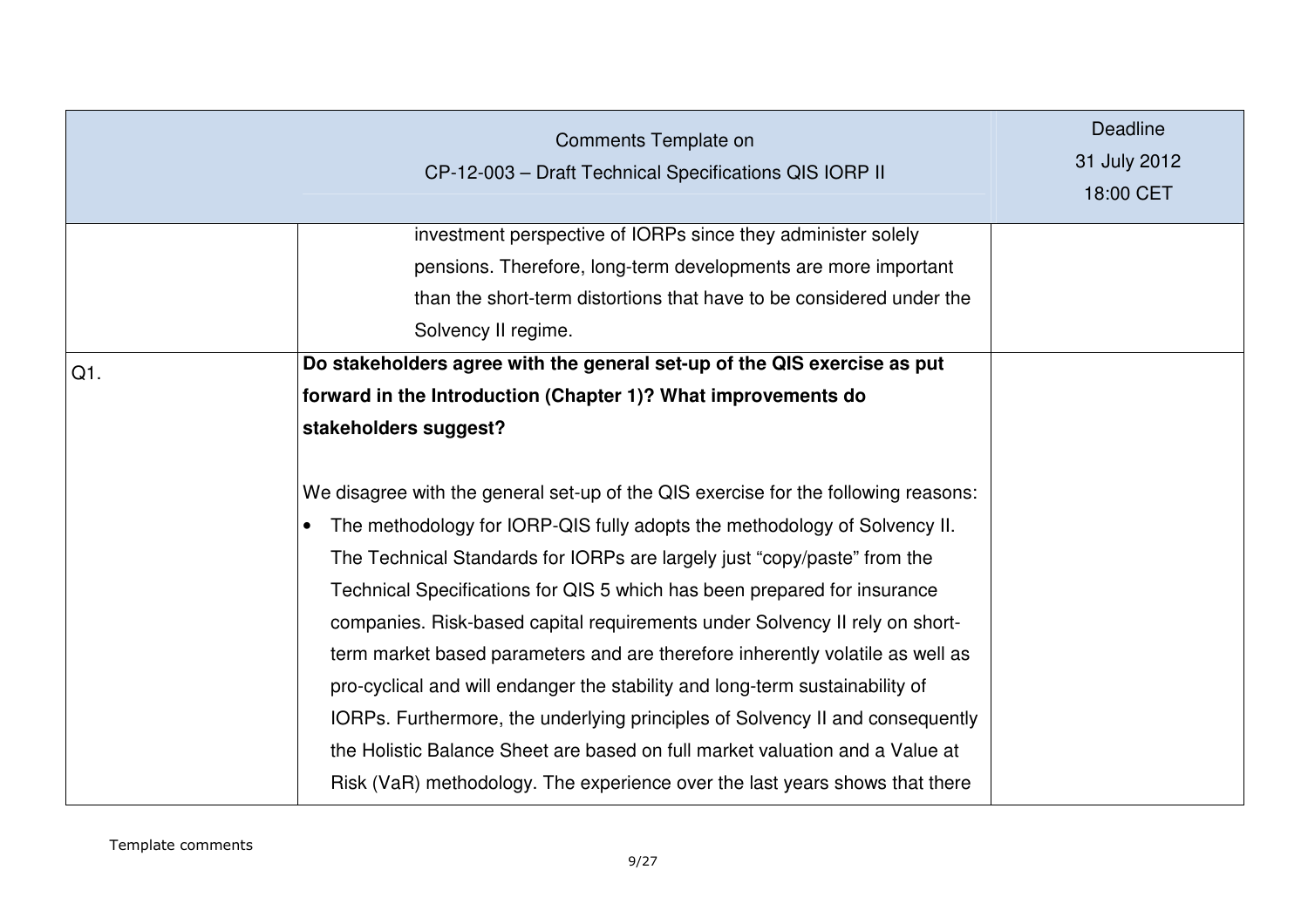|           | Comments Template on<br>CP-12-003 - Draft Technical Specifications QIS IORP II                                                                                                                                                                                                                                                                                                                                                                                                                                                                                                                                                                                                                                                                                                                                                                                                                                                                                                                                                                                                                                                                                                                                                                                                                                                                                                                                                                               | <b>Deadline</b><br>31 July 2012<br>18:00 CET |
|-----------|--------------------------------------------------------------------------------------------------------------------------------------------------------------------------------------------------------------------------------------------------------------------------------------------------------------------------------------------------------------------------------------------------------------------------------------------------------------------------------------------------------------------------------------------------------------------------------------------------------------------------------------------------------------------------------------------------------------------------------------------------------------------------------------------------------------------------------------------------------------------------------------------------------------------------------------------------------------------------------------------------------------------------------------------------------------------------------------------------------------------------------------------------------------------------------------------------------------------------------------------------------------------------------------------------------------------------------------------------------------------------------------------------------------------------------------------------------------|----------------------------------------------|
| $\bullet$ | are some second thoughts – by both scientist and practitioners – if this kind of<br>models should be still applicable.<br>The valuation for technical provisions on a market-consistent basis does not fit<br>the business model of IORPs, whose pension promises are untradable, neither<br>by the IORP-members, who are generally unable to surrender or cancel their<br>promises, nor by other market participants, since IORPs are not selling<br>promises to other insurers, in whole or in part. Transfers of individual contracts<br>or small portfolios are the exception not the rule, and are subject to review in<br>each individual case by the national supervisory authority, a review which<br>extends to the IORP's ability to meet its obligations and the impact on existing<br>contracts. Considering that there is no "market" for pension contracts held by<br>IORPs, any valuation of those contracts based on the fair value method would<br>be, at least initially, a purely artificial exercise with no practical relevance.<br>Because of the limited tradability described above, pension promises are held<br>by IORP-members to the end of the duration ("held to maturity"). Considering<br>any accounting standard, assets with similar characteristics (loans) are not<br>measured based on (volatile) fair value. Hence, IORPs should also be<br>measured in accordance with the inherent logic of their technical business |                                              |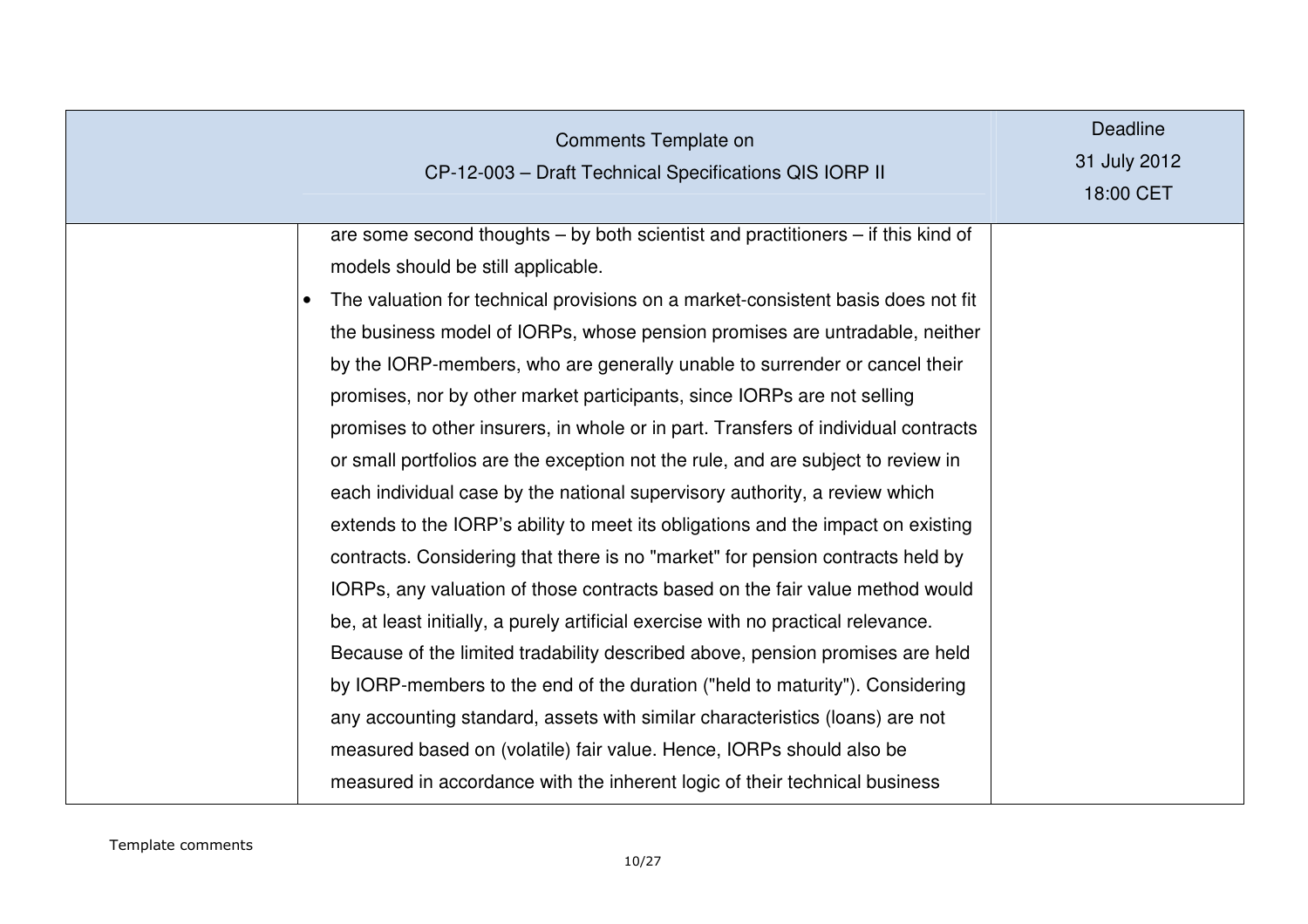|           | Comments Template on<br>CP-12-003 - Draft Technical Specifications QIS IORP II                                                                                                                                                                                                                                                                                                                                                                                                                                                                                                                                                                                                                                                                                                                                                                                                                                                                                                                                                                                                                                                                                                                                     | <b>Deadline</b><br>31 July 2012<br>18:00 CET |
|-----------|--------------------------------------------------------------------------------------------------------------------------------------------------------------------------------------------------------------------------------------------------------------------------------------------------------------------------------------------------------------------------------------------------------------------------------------------------------------------------------------------------------------------------------------------------------------------------------------------------------------------------------------------------------------------------------------------------------------------------------------------------------------------------------------------------------------------------------------------------------------------------------------------------------------------------------------------------------------------------------------------------------------------------------------------------------------------------------------------------------------------------------------------------------------------------------------------------------------------|----------------------------------------------|
| $\bullet$ | plan.<br>EIOPA should not stick to the Solvency II approach and rather examine<br>alternatives to the HBS such as Asset Liability Management Studies or stress<br>tests.<br>Supervisors and IORPs have up to now no or at least very limited experience<br>with the concept and the valuation of the HBS. The technical specifications are<br>too complex for a first QIS and will overburden most IORPs, leading them not<br>to take part in the QIS. This is especially the case, since the time schedule of<br>the consultation and the QIS are too tight. The stakeholders need more time in<br>order to adequately comment on the technical standards. If there will be only<br>one QIS as scheduled by the Commission, then definitely not all relevant<br>questions can be addressed and answered. Due to the high complexity, the<br>costs required to run such a complex QIS will be very high. We believe that<br>EIOPA should start with a very simple first QIS focussing on those variables<br>that will explain 80% of the impact (e.g., interest rate). Analysing these results<br>would clearly prove that the methodology of Solvency II and the HBS does not<br>fit the business model of IORPs. |                                              |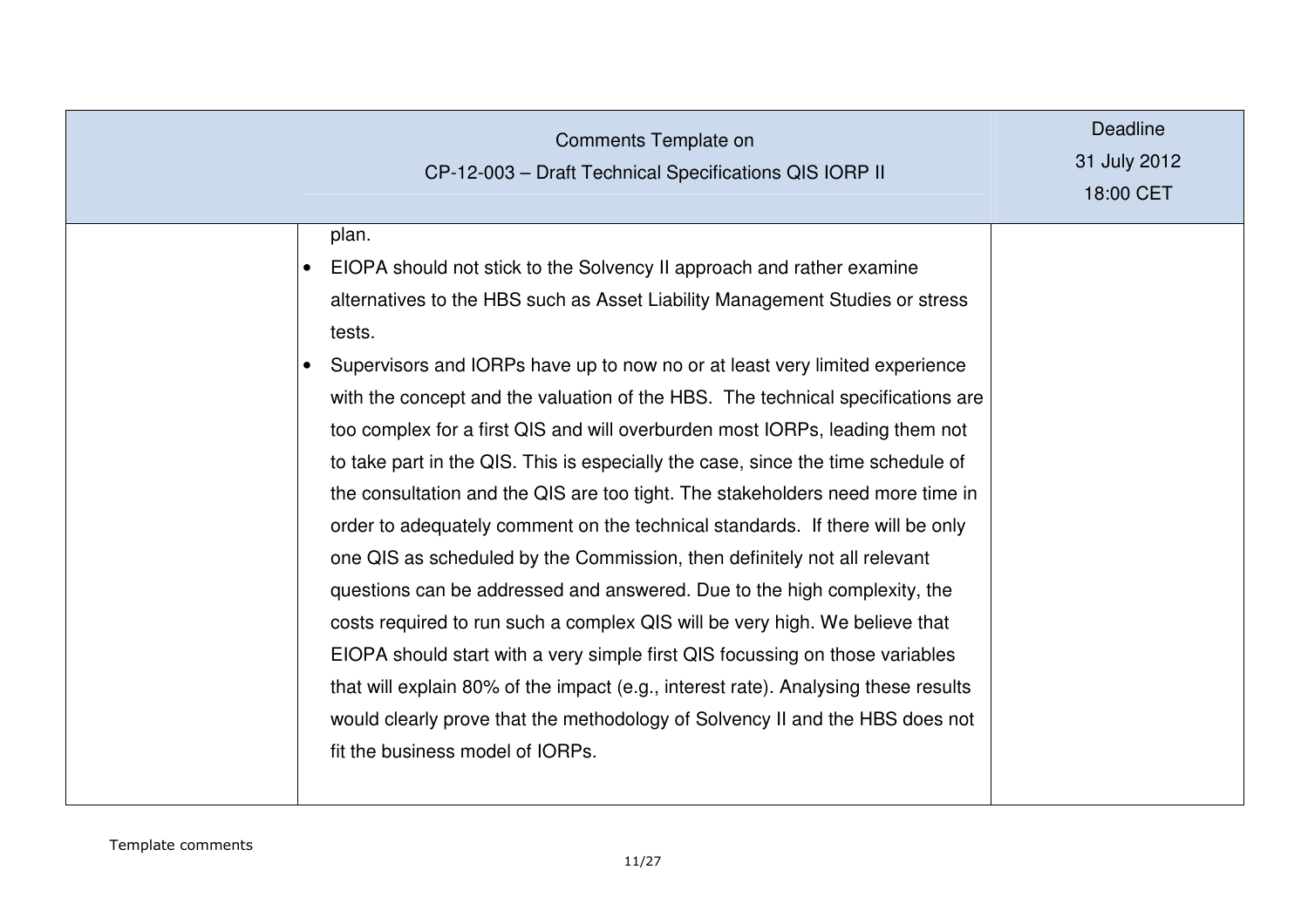|     | Comments Template on<br>CP-12-003 - Draft Technical Specifications QIS IORP II                                                                                                                                                                                                                                                                                                                                                                                                                                                                                                                                                                                                                                                                                                                                                                                                                                                                                                                          | <b>Deadline</b><br>31 July 2012<br>18:00 CET |
|-----|---------------------------------------------------------------------------------------------------------------------------------------------------------------------------------------------------------------------------------------------------------------------------------------------------------------------------------------------------------------------------------------------------------------------------------------------------------------------------------------------------------------------------------------------------------------------------------------------------------------------------------------------------------------------------------------------------------------------------------------------------------------------------------------------------------------------------------------------------------------------------------------------------------------------------------------------------------------------------------------------------------|----------------------------------------------|
| Q2. | Do stakeholders believe that the adjustment (discretionary and conditional<br>benefits, last resort benefit reductions) and security mechanisms (sponsor<br>support, pension protection schemes) IORPs dispose of are taken into<br>account adequately?                                                                                                                                                                                                                                                                                                                                                                                                                                                                                                                                                                                                                                                                                                                                                 |                                              |
|     | We welcome that EIOPA explicitly recognizes the specifics of IORPs with regard to<br>additional adjustment and security mechanisms. However, we think that the<br>adjustment and security mechanisms are not adequately taken into account. First,<br>we believe that EIOPA pursues a wrong approach by taking Solvency II as a<br>starting point and striving to incorporate the specifics of IORPs into the Solvency II<br>framework. Even after over 10 years in development and five QIS exercises the<br>Solvency II framework is still under controversial discussion due to the<br>inconsistency with long term guaranties and because it is still unclear which<br>unintended side-effects Solvency II regulation will have in the functioning of the<br>capital markets.<br>Sponsor support and PPS (Pension Protection Scheme) are very complex<br>elements that were not considered under Solvency II. We believe that much more<br>study is required to accurately assess these mechanisms. |                                              |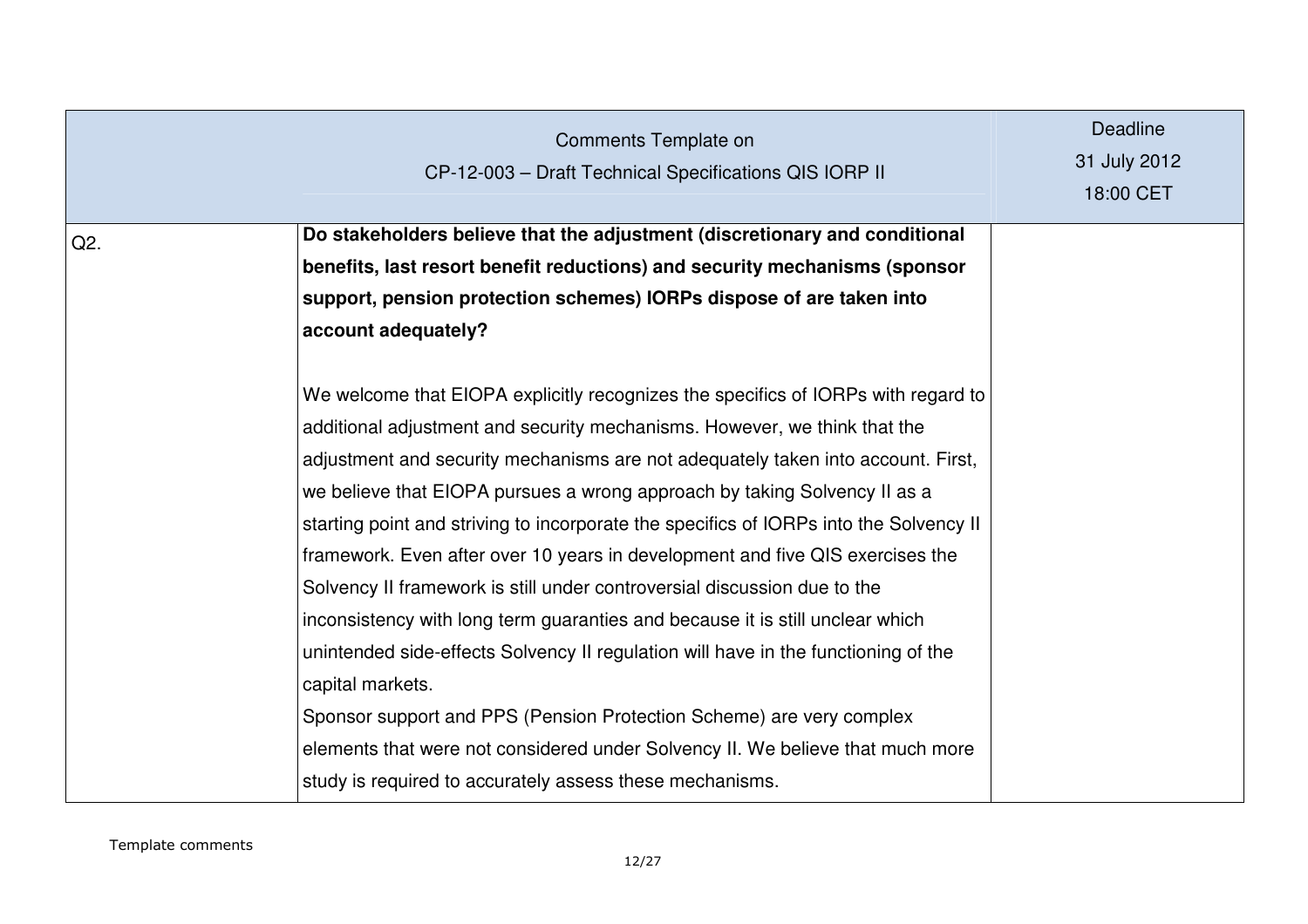|     | Comments Template on<br>CP-12-003 - Draft Technical Specifications QIS IORP II                                                                                   | <b>Deadline</b><br>31 July 2012<br>18:00 CET |
|-----|------------------------------------------------------------------------------------------------------------------------------------------------------------------|----------------------------------------------|
|     | Finally, the calculation models for adjustment and security mechanisms require<br>complex techniques like stochastic simulations and option price models and are |                                              |
|     | especially not practical for multi-employer IORPs, which are often among the<br>largest IORPs.                                                                   |                                              |
| Q3. | Do stakeholders believe that the draft technical specifications provide                                                                                          |                                              |
|     | enough information and are sufficiently clear and understandable? Which<br>parts could be improved upon?                                                         |                                              |
|     | IORPs and consultants of the pension industry have no experience in the                                                                                          |                                              |
|     | Solvency II framework – particularly with the valuation of the adjustment and                                                                                    |                                              |
|     | security mechanisms. The evaluation of adjustment and security mechanisms                                                                                        |                                              |
|     | requires complex techniques (stochastic simulations and option price models).                                                                                    |                                              |
|     | Given the fact that this is the first QIS, we believe that the technical specifications                                                                          |                                              |
|     | are too complex and will make many IORPs to decide not to take part in the QIS.                                                                                  |                                              |
|     | Furthermore, numbers generated in the QIS when applying the HBS approach will                                                                                    |                                              |
|     | be based on an accumulation of many assumptions. Consequently, we doubt that                                                                                     |                                              |
|     | the HBS will provide reliable information about the schemes' "real" funding                                                                                      |                                              |
|     | situation.                                                                                                                                                       |                                              |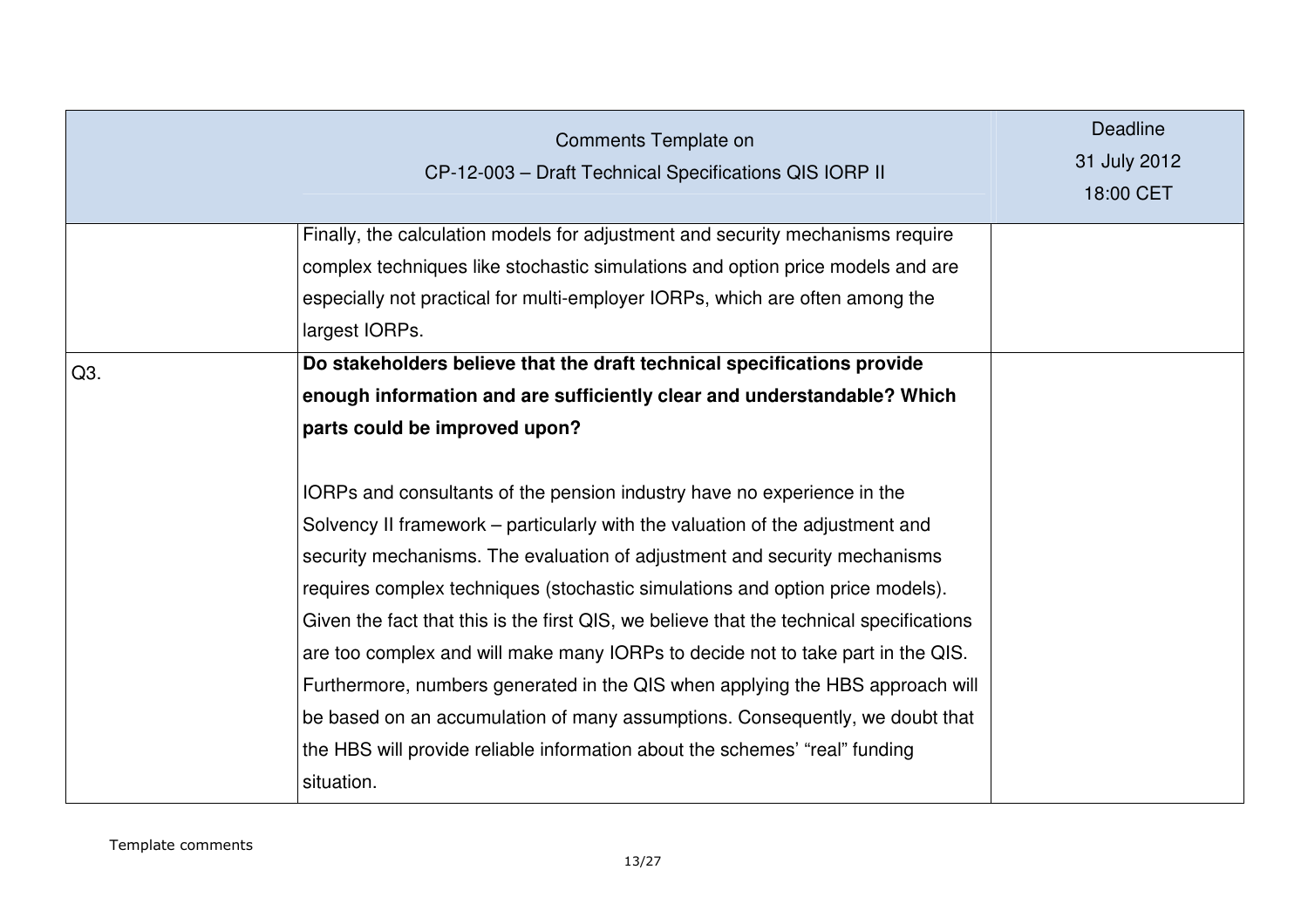|     | Comments Template on<br>CP-12-003 - Draft Technical Specifications QIS IORP II      | <b>Deadline</b><br>31 July 2012<br>18:00 CET |
|-----|-------------------------------------------------------------------------------------|----------------------------------------------|
| Q4. | Do stakeholders believe that the calculations proposed in the technical             |                                              |
|     | specifications are feasible at appropriate costs and with appropriate               |                                              |
|     | accuracy within the given timeframe of the QIS?                                     |                                              |
|     | The calculations proposed in the technical specifications are neither feasible at   |                                              |
|     | appropriate costs nor with appropriate accuracy within the given timeframe of the   |                                              |
|     | QIS.                                                                                |                                              |
|     | As stated in answer to Question 3 above, IORPs and consultants of the pension       |                                              |
|     | industry have no experience in the Solvency II framework. In order to calculate the |                                              |
|     | Holistic Balance Sheet, many assumptions have to be made and many data have         |                                              |
|     | to be gathered by IORPs. Since the impact of a small change in the assumptions      |                                              |
|     | can have a large impact on the outcome, because the sensitivity to some             |                                              |
|     | assumptions is high, different interpretations of the technical specifications will |                                              |
|     | lead to completely different and therefore unreliable results.                      |                                              |
|     | Against this background, we think that the costs of the QIS cannot be justified     |                                              |
|     | given the expected reliability of the outcomes.                                     |                                              |
|     | To draw a first picture of the impact of the HBS on IORPs, EIOPA should focus on    |                                              |
|     | main drivers of the quantitative impact: the discount rate and the duration of      |                                              |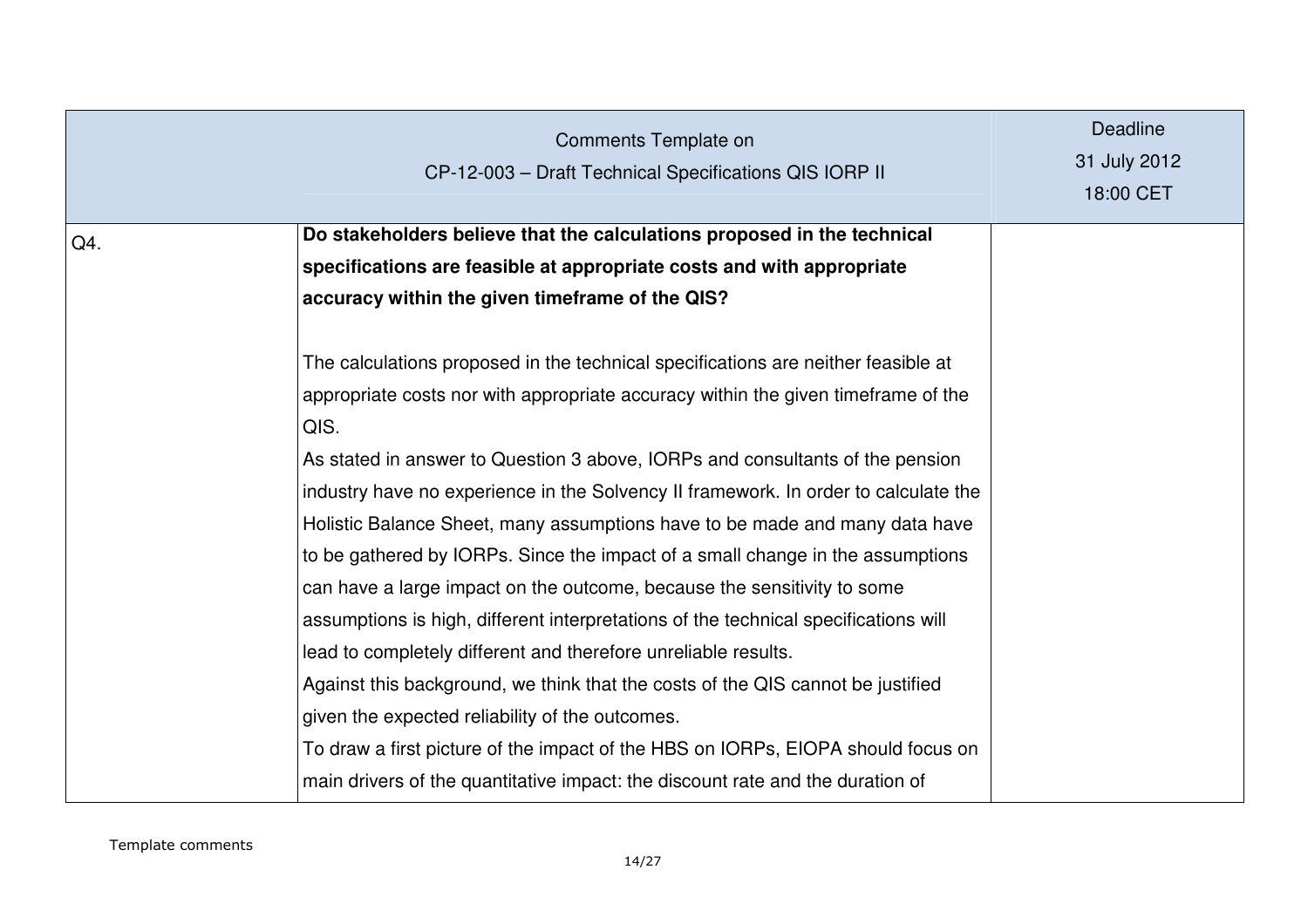|     | Comments Template on<br>CP-12-003 - Draft Technical Specifications QIS IORP II                                                                                                                                                                                                                                                                                                                     | <b>Deadline</b><br>31 July 2012<br>18:00 CET |
|-----|----------------------------------------------------------------------------------------------------------------------------------------------------------------------------------------------------------------------------------------------------------------------------------------------------------------------------------------------------------------------------------------------------|----------------------------------------------|
|     | liabilities. Analysing these variables will be straightforward and will explain 80% of                                                                                                                                                                                                                                                                                                             |                                              |
|     | the impact.                                                                                                                                                                                                                                                                                                                                                                                        |                                              |
| Q5. | Do stakeholders believe that the draft technical specifications provide                                                                                                                                                                                                                                                                                                                            |                                              |
|     | enough guidance on how to set up and value the holistic balance sheet as                                                                                                                                                                                                                                                                                                                           |                                              |
|     | discussed in Chapter 2? If not, which parts could be improved upon and in                                                                                                                                                                                                                                                                                                                          |                                              |
|     | what way?                                                                                                                                                                                                                                                                                                                                                                                          |                                              |
|     | As discussed in the answer to Question 4, it requires a lot of interpretation in order<br>to calculate the steering and adjustments mechanisms. This will lead to large<br>differences in the answers and consequently to unreliable results. For multi-<br>employer schemes, the HBS is not feasible since it requires the value of each (or<br>most relevant) employer's support for the scheme. |                                              |
| Q6. | Given the purpose of the QIS, do stakeholders consider the proposed<br>simplifications for the valuation of the holistic balance sheet (for the risk<br>margin in section 2.5, sponsor support and pension protection schemes in<br>2.6 and amounts recoverable from insurance in 2.7) adequate? Do you have                                                                                       |                                              |
|     | suggestions for additional simplifications that would be appropriate?                                                                                                                                                                                                                                                                                                                              |                                              |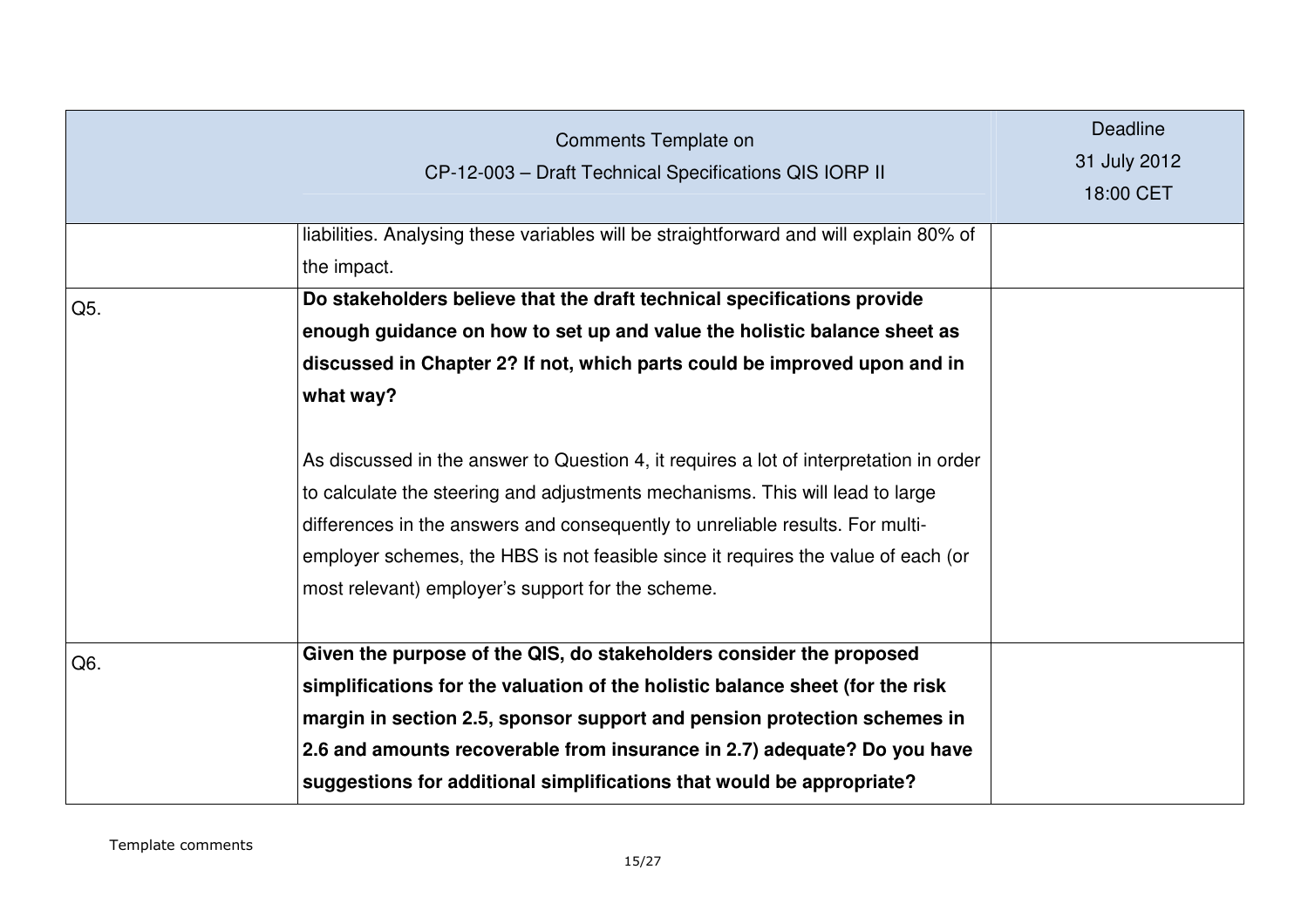|     | Comments Template on<br>CP-12-003 - Draft Technical Specifications QIS IORP II                                                                                                                                                   | <b>Deadline</b><br>31 July 2012<br>18:00 CET |
|-----|----------------------------------------------------------------------------------------------------------------------------------------------------------------------------------------------------------------------------------|----------------------------------------------|
|     | More simplifications are desirable (given the purpose of this QIS). EIOPA should<br>advise the EU Commission to start with a very simple QIS and gradually decide<br>during the next QIS on where more sophistication is needed. |                                              |
|     | In addition, we reject the proposal of an inclusion of implicit or explicit risk margin<br>or buffers as part of technical provisions. The concept of cost of capital is not<br>appropriate for IORPs (see answer to $Q$ 1).     |                                              |
| Q7. | The best estimate of technical provisions should be based on the most                                                                                                                                                            |                                              |
|     | recent mortality tables including the future trend in mortality rates (Section<br>2.4). Do stakeholders believe that IORPs will be able to take into account this                                                                |                                              |
|     | trend in mortality rates? Can you explain?                                                                                                                                                                                       |                                              |
|     | In Germany it is already common practice to calculate the technical provisions of                                                                                                                                                |                                              |
|     | IORPs using mortality tables which include mortality trends. However, besides our                                                                                                                                                |                                              |
|     | general critique on the intention of the EU Commission to apply the Solvency II                                                                                                                                                  |                                              |
|     | framework to IORPs, we believe that suitable mortality trends should be defined                                                                                                                                                  |                                              |
|     | on a national level since they depend heavily on the population covered by the                                                                                                                                                   |                                              |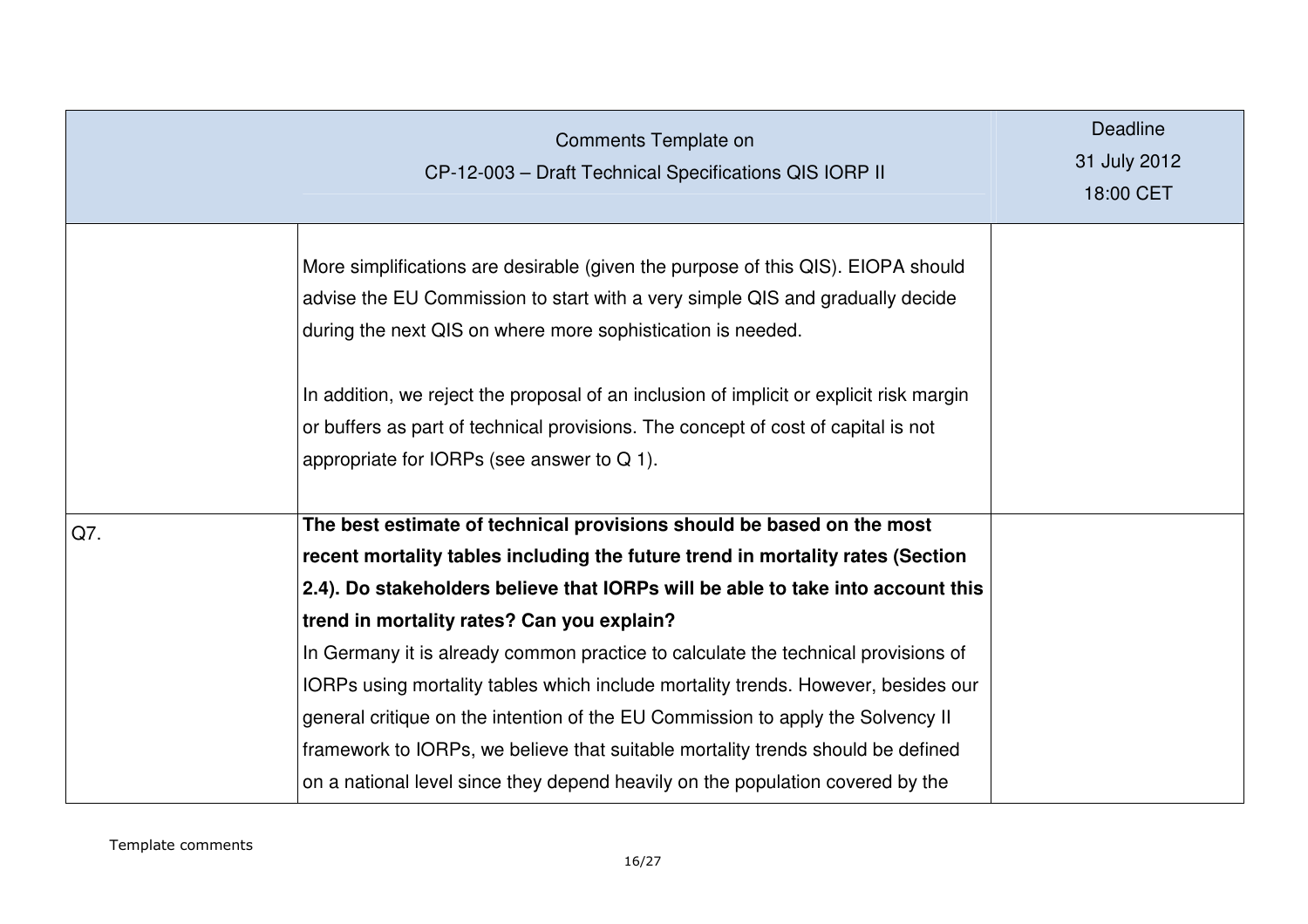|     | Comments Template on<br>CP-12-003 - Draft Technical Specifications QIS IORP II                                                                                                                                                                                                                                                                                                                                                                                                                            | Deadline<br>31 July 2012<br>18:00 CET |
|-----|-----------------------------------------------------------------------------------------------------------------------------------------------------------------------------------------------------------------------------------------------------------------------------------------------------------------------------------------------------------------------------------------------------------------------------------------------------------------------------------------------------------|---------------------------------------|
|     | IORP.                                                                                                                                                                                                                                                                                                                                                                                                                                                                                                     |                                       |
| Q8. | Is it clear enough from the technical specifications what cash flows should                                                                                                                                                                                                                                                                                                                                                                                                                               |                                       |
|     | be taken into account in the calculation of the best estimate (e.g. in relation                                                                                                                                                                                                                                                                                                                                                                                                                           |                                       |
|     | to benefits (unconditional, pure conditional, pure discretionary, mixed),                                                                                                                                                                                                                                                                                                                                                                                                                                 |                                       |
|     | contributions, expenses, etc.) and how the projection of these cash flows                                                                                                                                                                                                                                                                                                                                                                                                                                 |                                       |
|     | should be made (Section 2.4)?                                                                                                                                                                                                                                                                                                                                                                                                                                                                             |                                       |
|     | It is not clear which cash flows should be taken into account in calculating the best<br>estimate of technical provisions. In particular, the definitions of conditional,<br>discretionary and mixed benefits as well as the distinction between ex post and ex<br>ante benefit reductions are unclear. Furthermore, in order to quantify the<br>conditional benefits a stochastic approach may be required. Consequently,<br>quantifying the conditional benefits will be very burdensome and expensive. |                                       |
| Q9. | EIOPA is considering to take into account in the QIS the possibility in some                                                                                                                                                                                                                                                                                                                                                                                                                              |                                       |
|     | member states to reduce benefits in case of sponsor default (for example,                                                                                                                                                                                                                                                                                                                                                                                                                                 |                                       |
|     | when a pension protection scheme does not guarantee the full level of                                                                                                                                                                                                                                                                                                                                                                                                                                     |                                       |
|     | benefits) in the valuation of the best estimate of technical provisions (see                                                                                                                                                                                                                                                                                                                                                                                                                              |                                       |
|     | Reduction of benefits in case of sponsor default in Section 2.4 and Pension                                                                                                                                                                                                                                                                                                                                                                                                                               |                                       |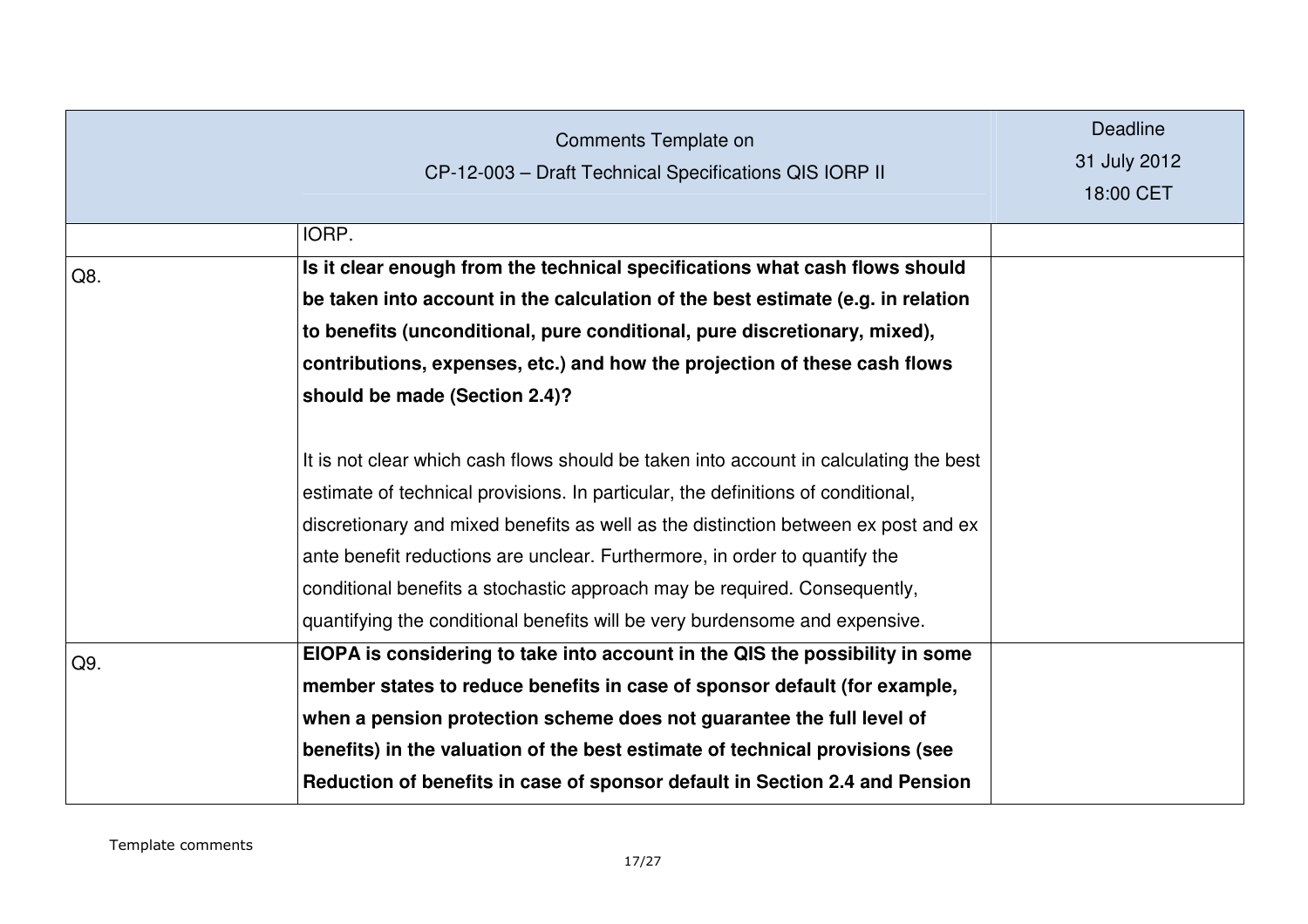|      | <b>Comments Template on</b><br>CP-12-003 - Draft Technical Specifications QIS IORP II                                                                                                                                                                                                                                                                                          | <b>Deadline</b><br>31 July 2012<br>18:00 CET |
|------|--------------------------------------------------------------------------------------------------------------------------------------------------------------------------------------------------------------------------------------------------------------------------------------------------------------------------------------------------------------------------------|----------------------------------------------|
|      | protection schemes in Section 2.6). Do stakeholders agree and, if yes,                                                                                                                                                                                                                                                                                                         |                                              |
|      | should it only apply in case of sponsor support backed up by a pension                                                                                                                                                                                                                                                                                                         |                                              |
|      | protection scheme or to sponsor support in general?                                                                                                                                                                                                                                                                                                                            |                                              |
|      | We agree that all steering mechanisms of IORPs (such as for example the<br>possibility of reducing benefits) should be taken into account in the regulatory<br>framework. However, we believe that the HBS is not the right approach for doing<br>this, because we do not believe that it is possible to develop for all specifics of<br>IORPs a "one size fits all" approach. |                                              |
| Q10. | The technical specifications propose that security mechanisms should be                                                                                                                                                                                                                                                                                                        |                                              |
|      | valued on a market consistent basis, i.e. by calculating the probability-<br>weighted average of (discounted) expected payments from the sponsor and<br>the pension protection scheme (Section 2.6). Do stakeholders agree with the<br>principles for the valuation of sponsor support and pension protection<br>schemes? If not, what alternatives would you propose?         |                                              |
|      | No. In its proposal EIOPA is striving to ascribe "market consistent" values to<br>concepts that are in practice difficult if not impossible to quantify. Trying to do this                                                                                                                                                                                                     |                                              |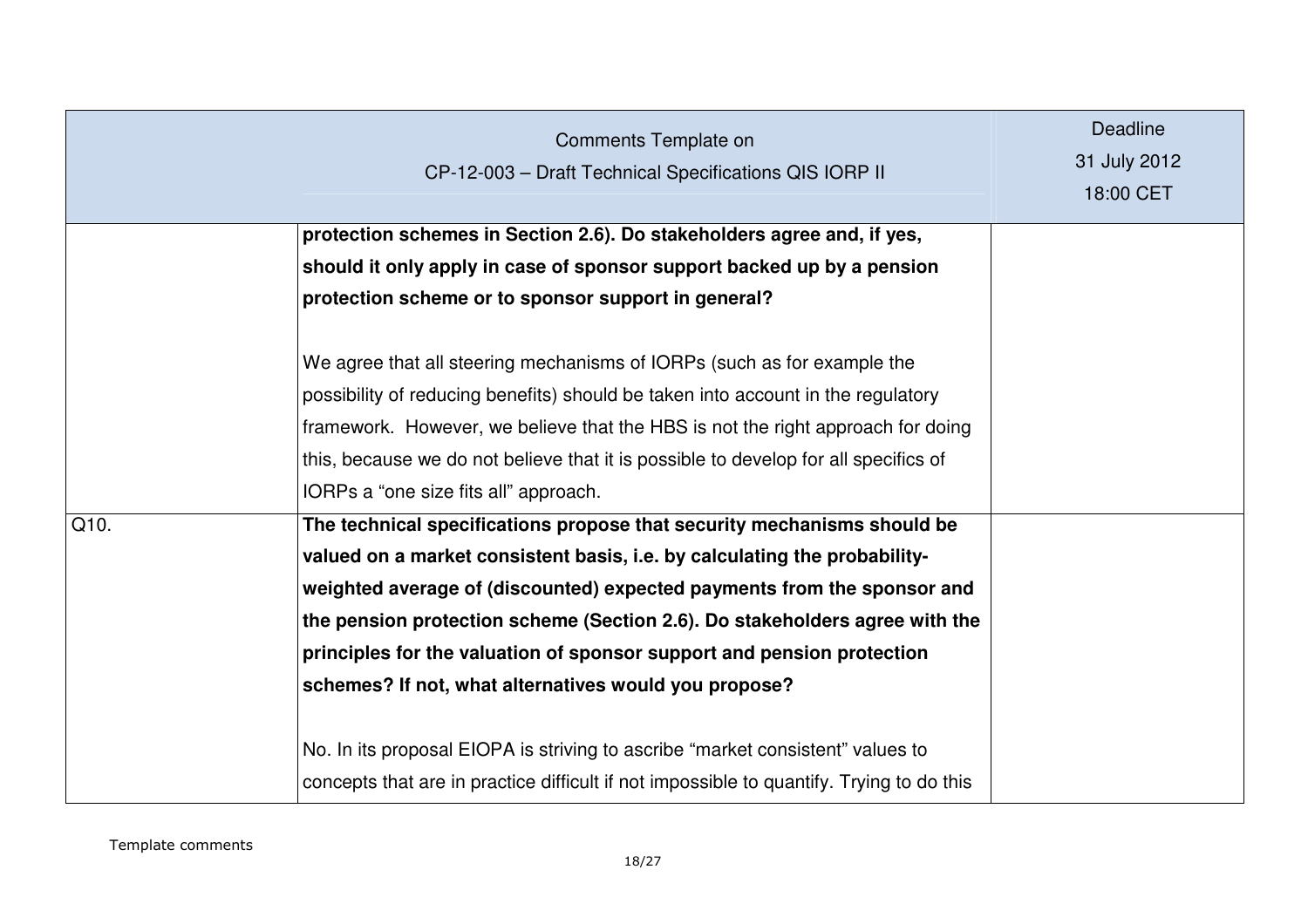| <b>Comments Template on</b><br>CP-12-003 - Draft Technical Specifications QIS IORP II                                                                                                                                                                                                                                                                                                                                                                                                                                                                                                                                                                                                                                                                                                                  | <b>Deadline</b><br>31 July 2012<br>18:00 CET |
|--------------------------------------------------------------------------------------------------------------------------------------------------------------------------------------------------------------------------------------------------------------------------------------------------------------------------------------------------------------------------------------------------------------------------------------------------------------------------------------------------------------------------------------------------------------------------------------------------------------------------------------------------------------------------------------------------------------------------------------------------------------------------------------------------------|----------------------------------------------|
| leads to calculations that are far too complex and burdensome. Furthermore, we<br>consider that the evaluation of the security mechanisms is too much assumption-<br>driven. This makes the outcome very sensitive to any slight modification of the<br>underlying assumptions. Against this background, we believe that the costs of<br>calculating the values of the security mechanisms are not justified by the reliability<br>of the results.<br>Moreover, the input data required are not available in many cases. For example,<br>EBTDA is a figure that is usually only published with respect to publicly-listed<br>companies. In addition, it will be also impossible to value the sponsor of multi-<br>employer plans – particularly in the case when the sponsor consists of many<br>SMEs. |                                              |
| Besides this, we think that especially in cases where there is a sponsor support or<br>a pension protection scheme, no calculations are required. These security<br>mechanisms should be treated as a residual asset that fills the deficit shortfall<br>between assets and liabilities including any capital requirement.<br>However, being limited by EIOPA on three options within the Holistic Balance<br>Sheet Approach to take into account for pension protection schemes, we believe                                                                                                                                                                                                                                                                                                           |                                              |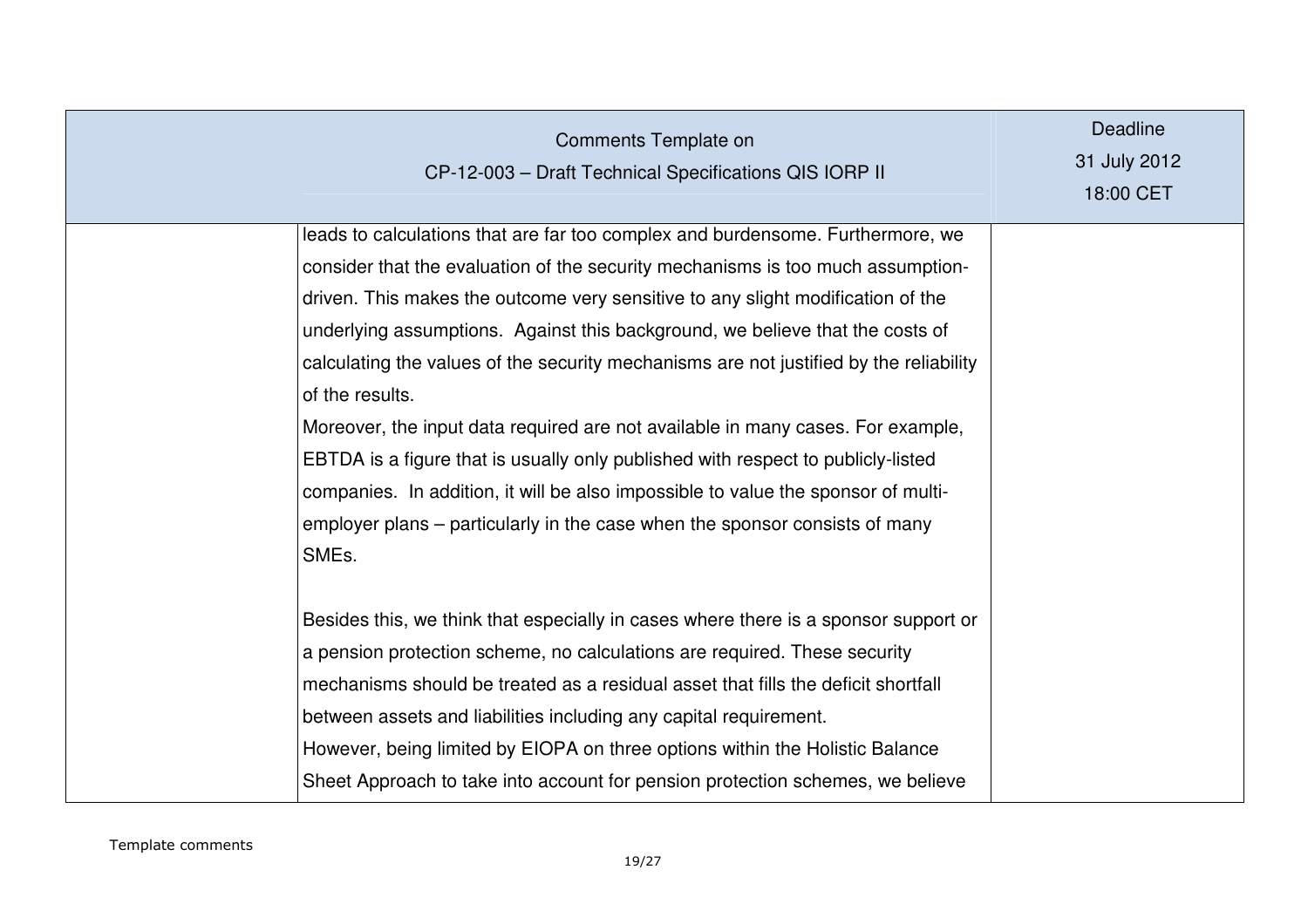|      | Comments Template on<br>CP-12-003 - Draft Technical Specifications QIS IORP II                                                                                                                                                                                                                                                                          | <b>Deadline</b><br>31 July 2012<br>18:00 CET |
|------|---------------------------------------------------------------------------------------------------------------------------------------------------------------------------------------------------------------------------------------------------------------------------------------------------------------------------------------------------------|----------------------------------------------|
|      | that pension protection schemes should be explicitly considered in the HBS as a<br>separate asset.                                                                                                                                                                                                                                                      |                                              |
| Q11. | Do stakeholders have suggestions for the parameters - such as the<br>probability of default and the recovery rate in the event of default - used in<br>the valuation of sponsor support and pension protection schemes (Section<br>$2.6$ ?                                                                                                              |                                              |
|      | As already mentioned, we believe that the HBS and the market consistent<br>valuation of the security mechanisms is not the right approach for "not for profit"<br>IORPs.<br>Additionally, the valuation of the sponsor support and the pension protection<br>scheme is very complex and will overburden most IORPs.                                     |                                              |
| Q12. | Do stakeholders agree with the methodology set out to value the maximum<br>value of sponsor support (Section 2.6)? Do stakeholders have suggestions<br>for the parameters used in valuing the maximum amount of sponsor<br>support? In particular, with regard to the proportions of future profits /<br>EBTDA and the time period of the calculations. |                                              |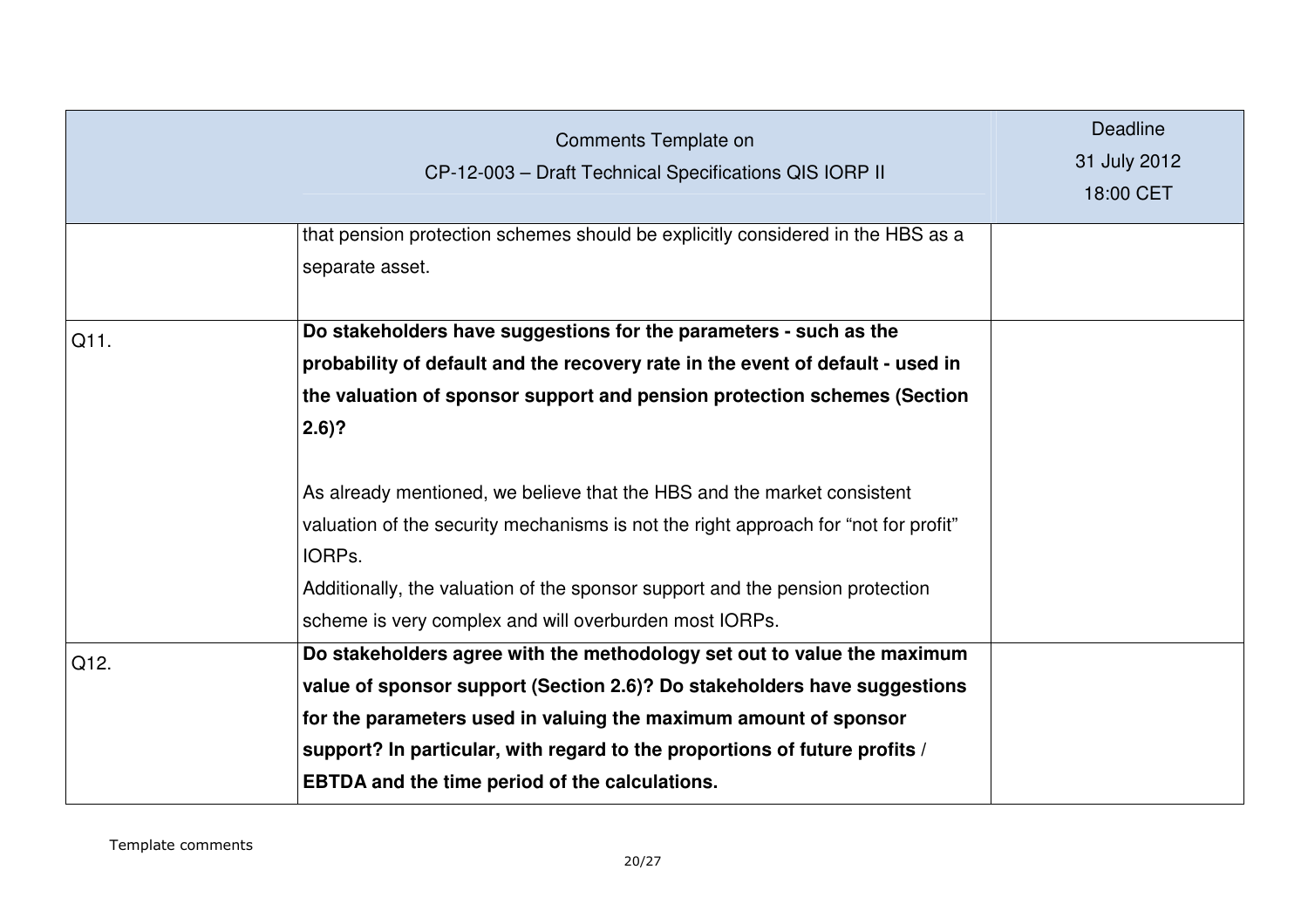|      | Comments Template on<br>CP-12-003 - Draft Technical Specifications QIS IORP II                                                                                                                                                                                                                                                                                                                                                                                                                                                                                                                                                                                                                                                                                                                                           | <b>Deadline</b><br>31 July 2012<br>18:00 CET |
|------|--------------------------------------------------------------------------------------------------------------------------------------------------------------------------------------------------------------------------------------------------------------------------------------------------------------------------------------------------------------------------------------------------------------------------------------------------------------------------------------------------------------------------------------------------------------------------------------------------------------------------------------------------------------------------------------------------------------------------------------------------------------------------------------------------------------------------|----------------------------------------------|
|      | We welcome the proposal of EIOPA that all steering mechanisms of IORPs should<br>be explicitly taken into account in the regulatory framework.<br>However, we think that the sponsor support is not adequately taken into account.<br>EIOPA pursues a wrong approach by taking Solvency II as a starting point and<br>striving to incorporate the specifics of IORPs into the Solvency II framework.<br>Furthermore, the maximum value of the sponsor support is based on an<br>accumulation of many assumptions (for example, arbitrarily determined thresholds<br>for sponsor company's own funds, net profits and EBTDA as well as long-term<br>forecasts for future financial conditions of the sponsor company). This makes the<br>outcome very sensitive to any slight modification of the underlying assumptions. |                                              |
| Q13. | The draft technical specifications propose performing an upward shift in the<br>basic risk free interest rate curve to approximate the so called counter<br>cyclical premium or to allow IORPs – under conditions – to apply the so<br>called matching premium (Section 2.8). Do stakeholders agree with this<br>approach to take into account the long-term nature of pension liabilities?                                                                                                                                                                                                                                                                                                                                                                                                                              |                                              |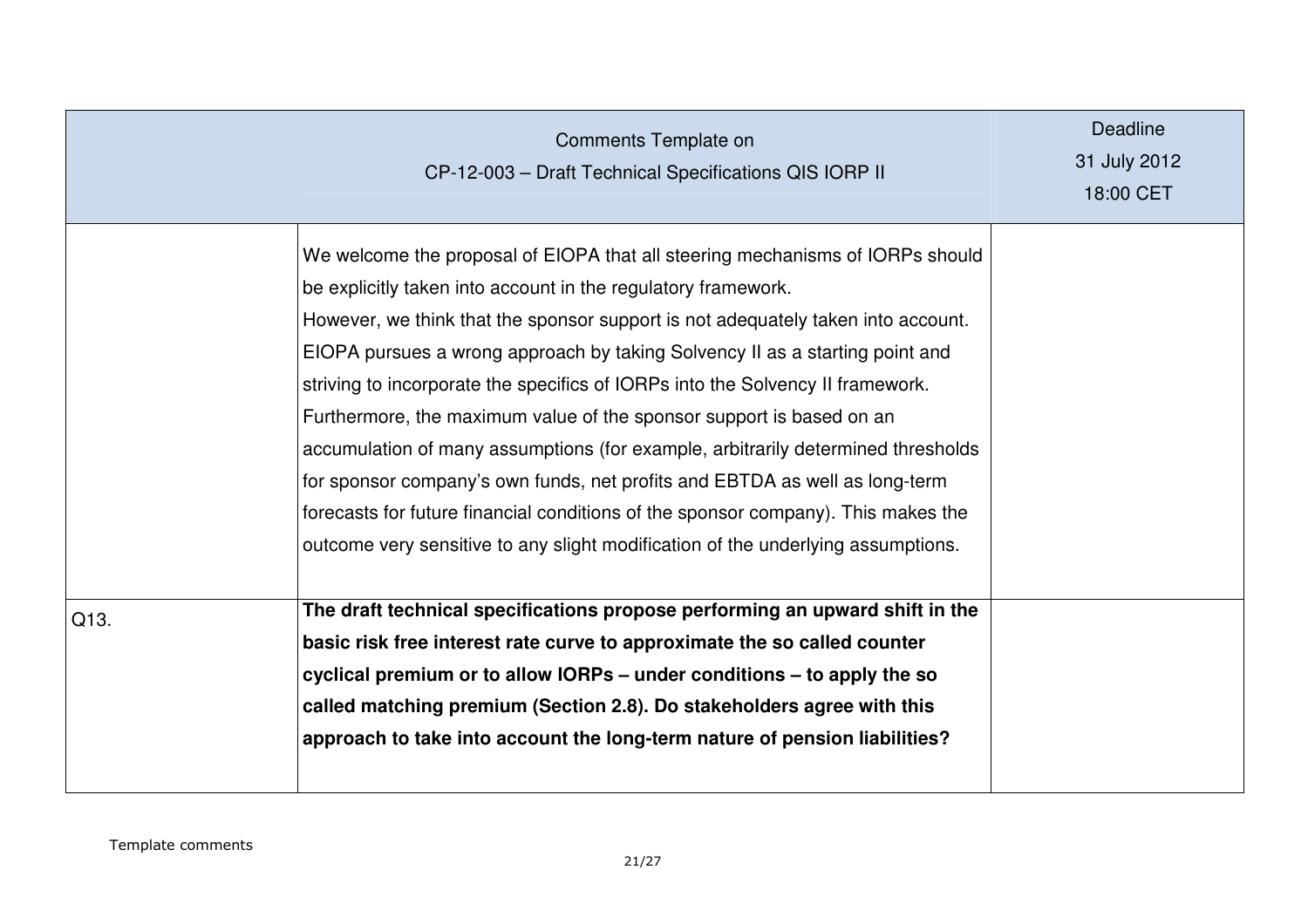|      | Comments Template on<br>CP-12-003 - Draft Technical Specifications QIS IORP II                                                                                                                                                                                                                                                                                                                                                                                                                                                                                                                                                                                                                                                                                                                                     | <b>Deadline</b><br>31 July 2012<br>18:00 CET |
|------|--------------------------------------------------------------------------------------------------------------------------------------------------------------------------------------------------------------------------------------------------------------------------------------------------------------------------------------------------------------------------------------------------------------------------------------------------------------------------------------------------------------------------------------------------------------------------------------------------------------------------------------------------------------------------------------------------------------------------------------------------------------------------------------------------------------------|----------------------------------------------|
|      | We welcome all measures that better take the long-term nature of pension<br>liabilities into account. However, shifting the yield curve by 50 basis points will<br>have only a very little impact and does not adequately take into account the long-<br>term nature of pension liabilities.<br>The valuation for technical provisions on a market-consistent basis does not fit the<br>business model of IORPs and will lead to volatile and pro-cyclical results.<br>Furthermore, given that the Holistic Balance Sheet approach is based on Solvency<br>If which in turn relies on the capital adequacy framework for the banking industry,<br>we fear that the convergence of behaviour influencing regulation will increase the<br>risk to the financial system and the wider economy (for example, in crises |                                              |
|      | situations effects on capital markets will be pro-cyclically accelerated).                                                                                                                                                                                                                                                                                                                                                                                                                                                                                                                                                                                                                                                                                                                                         |                                              |
| Q14. | Do stakeholders agree that the proposed way to derive the level B discount<br>rate adequately reflect the expected return on assets of IORPs (Section 2.8)?<br>If not, what alternative would you propose?<br>We endorse EIOPA's proposal to valuate pension liabilities using a "Level B"<br>discount rate based on the expected return.<br>However, we have some concerns regarding the way to derive the level B discount<br>rate for fixed income investments. The yield for fixed income investments consists                                                                                                                                                                                                                                                                                                 |                                              |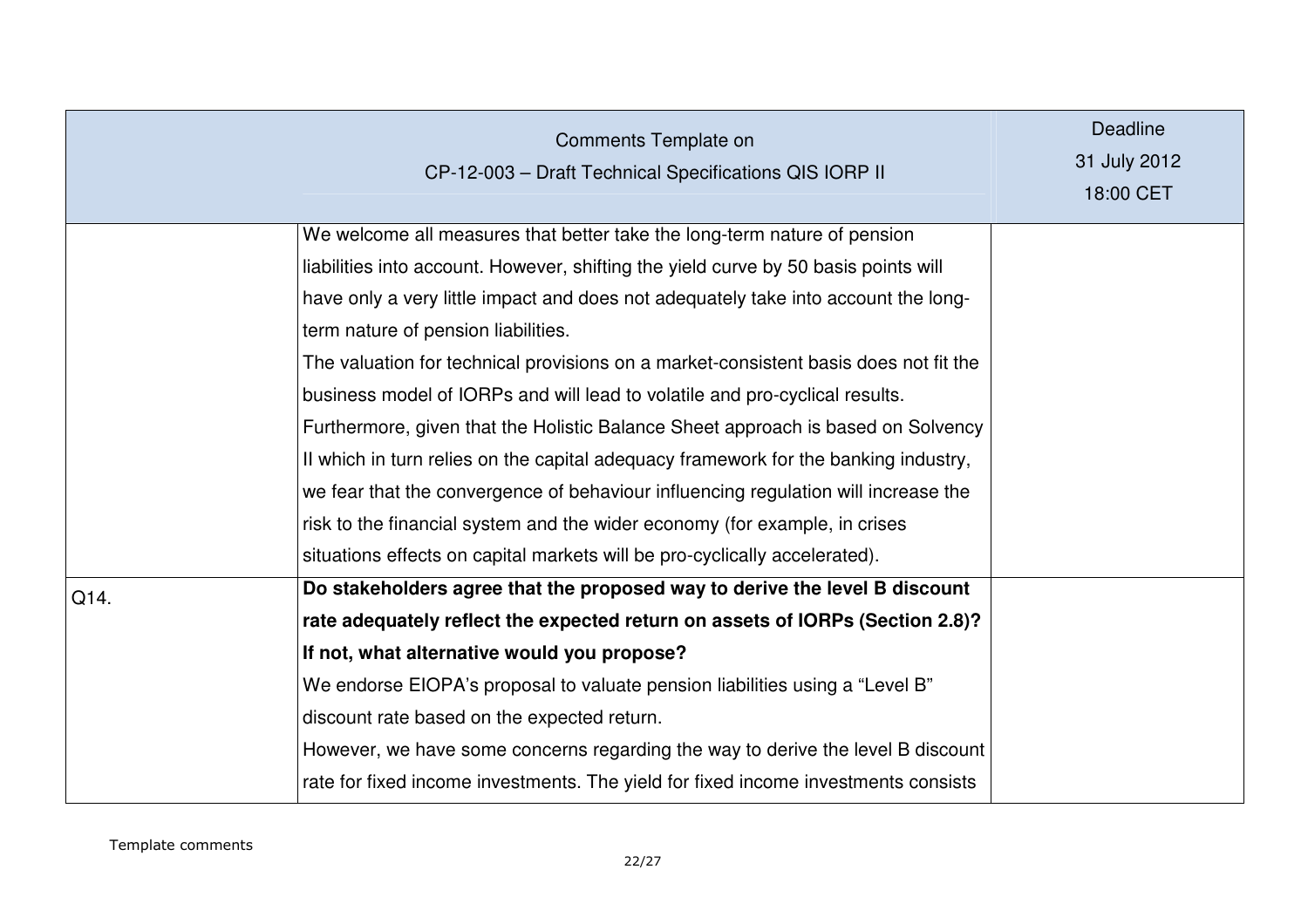|      | Comments Template on<br>CP-12-003 - Draft Technical Specifications QIS IORP II                                                                                                                                                                                                                                                                                                                                                                                                                                                                                                             | <b>Deadline</b><br>31 July 2012<br>18:00 CET |
|------|--------------------------------------------------------------------------------------------------------------------------------------------------------------------------------------------------------------------------------------------------------------------------------------------------------------------------------------------------------------------------------------------------------------------------------------------------------------------------------------------------------------------------------------------------------------------------------------------|----------------------------------------------|
|      | of an average yield of government bonds, corporate bonds and bonds issued by<br>banks. Other fixed-income investments are not considered. In Germany many<br>IORPs have significant investments in covered bonds that have to be included<br>when deriving a level B discount rate.                                                                                                                                                                                                                                                                                                        |                                              |
| Q15. | Do stakeholders agree that the draft technical specifications specify a fixed<br>yearly percentage of respectively 2% and 3% for the expected inflation rate<br>and salary growth? Or should IORPs also be allowed to expected inflation<br>implied by financial markets? Could you explain?<br>We believe that the expected inflation rate should be derived by using long-term<br>historical values. With regard to the salary growth we do not believe that it is<br>appropriate to determine a standard rate. The salary growth must refer to the type<br>and nature of the workplace. |                                              |
| Q16. | Do stakeholders believe that the description of the SCR in Chapter 3 is<br>sufficiently clear and understandable to enable participants in the QIS to<br>perform the necessary calculations?                                                                                                                                                                                                                                                                                                                                                                                               |                                              |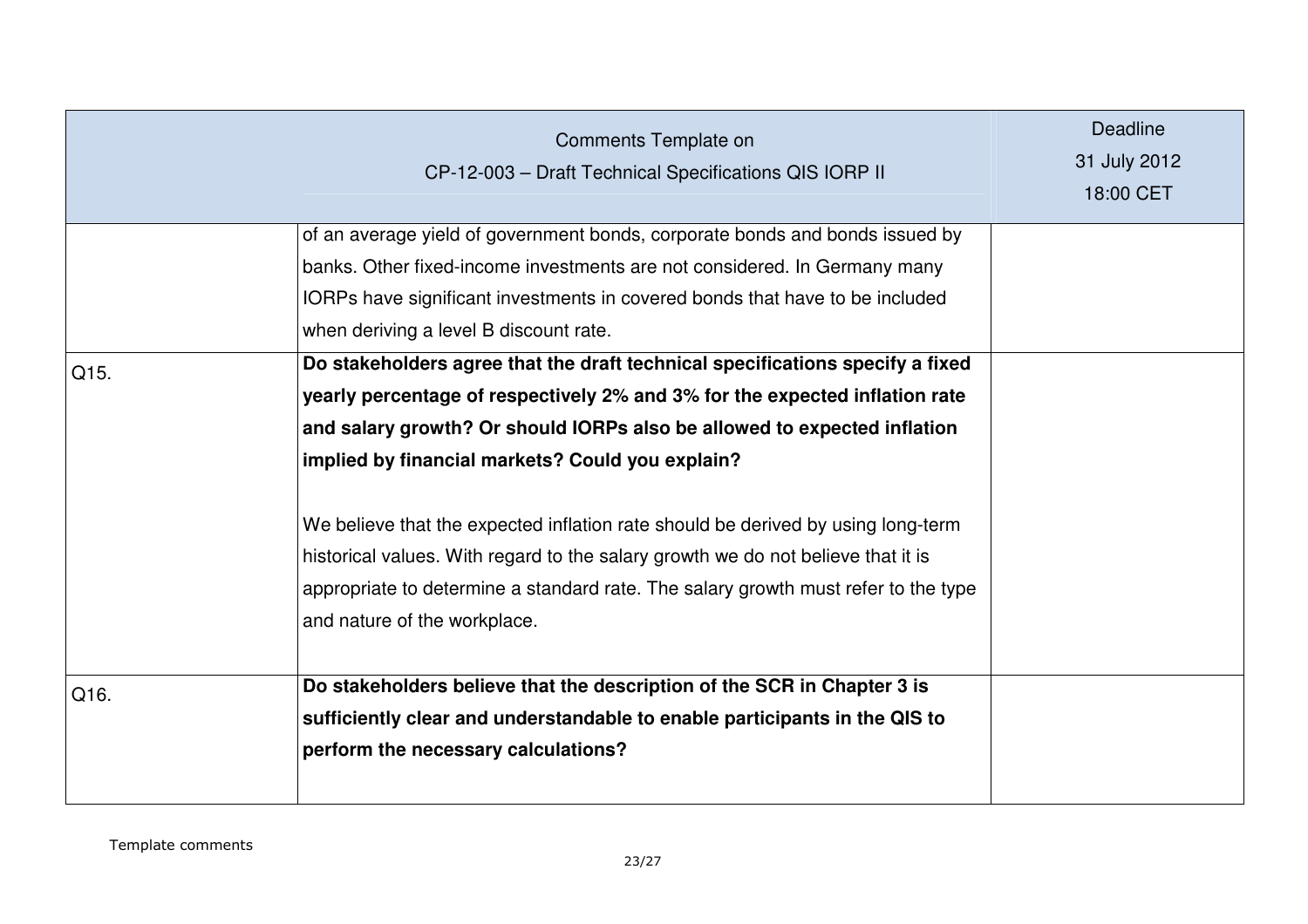|      | Comments Template on<br>CP-12-003 - Draft Technical Specifications QIS IORP II                                                                                                                                                                                                                                                                                                                                                                                                                                                                                                                                                                                                                                                                     | <b>Deadline</b><br>31 July 2012<br>18:00 CET |
|------|----------------------------------------------------------------------------------------------------------------------------------------------------------------------------------------------------------------------------------------------------------------------------------------------------------------------------------------------------------------------------------------------------------------------------------------------------------------------------------------------------------------------------------------------------------------------------------------------------------------------------------------------------------------------------------------------------------------------------------------------------|----------------------------------------------|
|      | We are very concerned that the SCR proposals are directly copied from Solvency<br>Il technical specifications. Furthermore, as described above we think that risk-<br>based capital requirements according to Solvency II do not fit the business model<br>of IORPs as they rely on short-term market based parameters and are therefore<br>volatile as well as pro-cyclical. This will endanger the stability and long-term<br>sustainability of IORPs.                                                                                                                                                                                                                                                                                           |                                              |
| Q17. | Do stakeholders believe that the risks IORPs are facing are adequately<br>reflected in the calculation of the SCR and MCR (Chapter 3 and 4)? Are there<br>in the stakeholders' view any risks being considered that are not material<br>and could be excluded from the technical specifications? Are there other<br>risks that should be considered in the calculation of the SCR?<br>As discussed in the answer to Question 16, we think that risk-based capital<br>requirements according to Solvency II do not fit the business model of IORPs.<br>Additionally, several risks included in the SCR are less relevant for IORPs (e.g.,<br>catastrophe risk, health risks, lapse risks etc.) and therefore unnecessarily<br>complicate the model. |                                              |
| Q18. | Do stakeholders believe that the way the loss-absorbing capacity of                                                                                                                                                                                                                                                                                                                                                                                                                                                                                                                                                                                                                                                                                |                                              |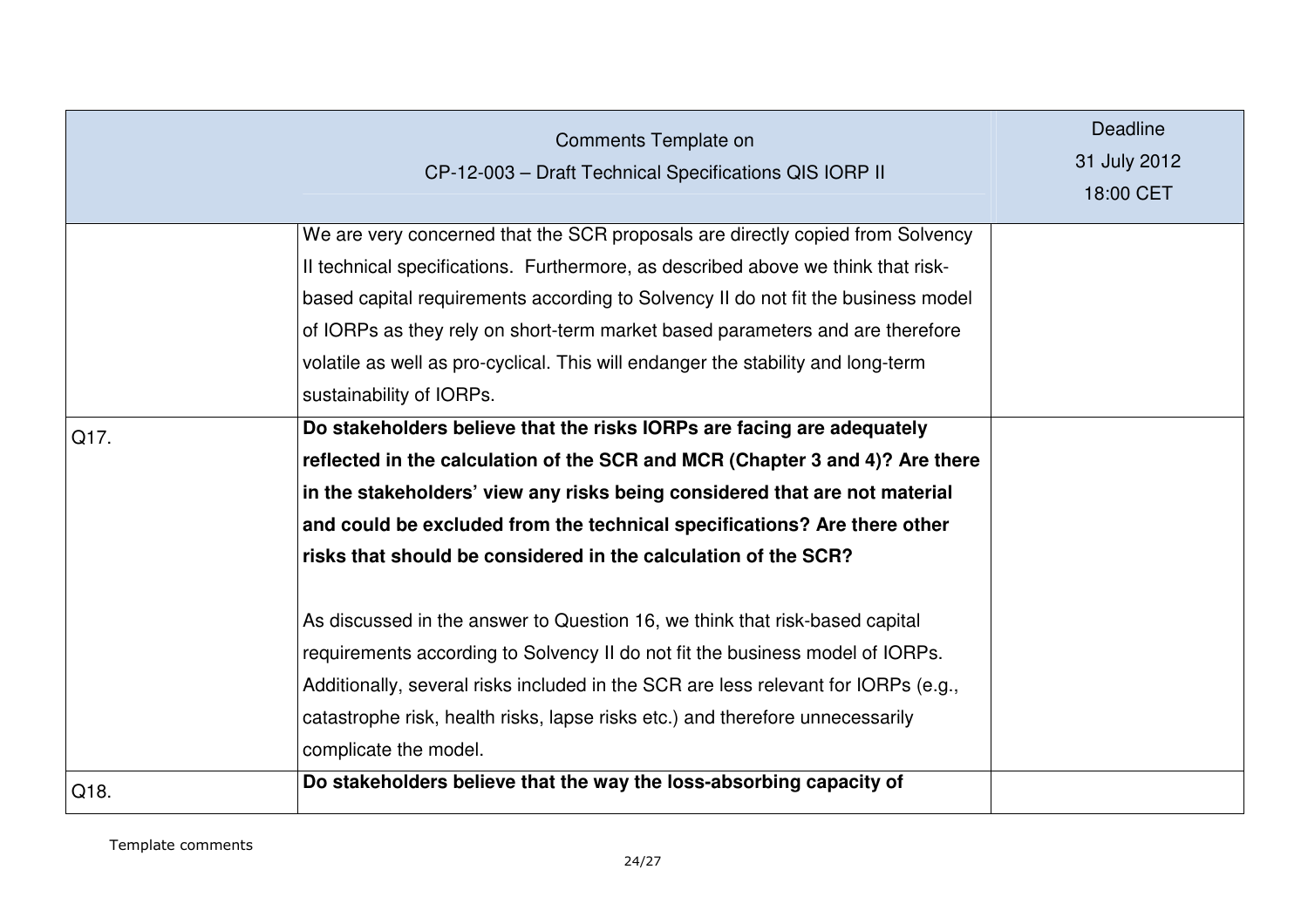|      | Comments Template on<br>CP-12-003 - Draft Technical Specifications QIS IORP II                                                                                                                                                                                                                                                                                                                                                                                                                  | <b>Deadline</b><br>31 July 2012<br>18:00 CET |
|------|-------------------------------------------------------------------------------------------------------------------------------------------------------------------------------------------------------------------------------------------------------------------------------------------------------------------------------------------------------------------------------------------------------------------------------------------------------------------------------------------------|----------------------------------------------|
|      | adjustment mechanisms and security mechanisms is taken into account in<br>the calculation of the SCR (Section 3.2) is adequate?                                                                                                                                                                                                                                                                                                                                                                 |                                              |
| Q19. | We welcome that EIOPA recognises the loss-absorbing capacity of IORPs'<br>adjustment mechanisms and security mechanisms. However, given the fact that<br>the Holistic Balance Sheet is basically Solvency II with some additional,<br>supplementary adjustments for IORPs, we do not agree with EIOPA's approach to<br>adopt the Holistic Balance Sheet to IORPs.<br>Do stakeholders believe that the calculation of SCR in the Operational risk<br>module (Section 3.3) is adequate for IORPs? |                                              |
|      | In Germany, on the basis of statutory subsidiary liability, employers are also liable<br>for operational risks of the IORP. Against this background, it is not understandable<br>why operational risks are not covered by the loss-absorbing capacity of the<br>sponsor support.<br>Furthermore, the special governance structure of IORPs and "not-for-profit" nature<br>of IORPs are not adequately taken into account in the calculation of operational                                      |                                              |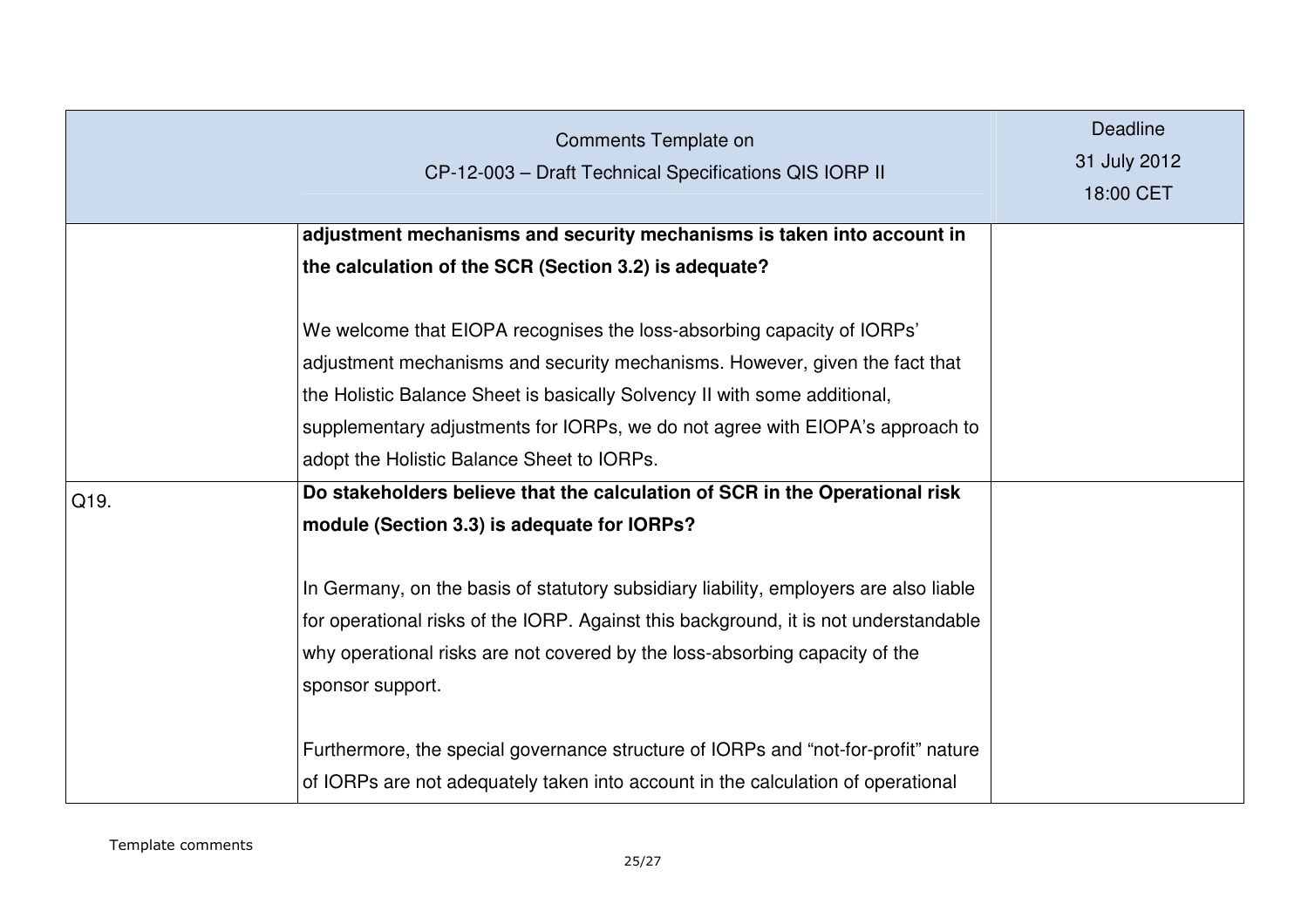|      | Comments Template on<br>CP-12-003 - Draft Technical Specifications QIS IORP II        | <b>Deadline</b><br>31 July 2012<br>18:00 CET |
|------|---------------------------------------------------------------------------------------|----------------------------------------------|
|      | risks.                                                                                |                                              |
| Q20. | Do stakeholders believe that the simplifications provided for the calculation         |                                              |
|      | of the SCR (for spread risk on bonds in section 3.5, value of collateral in           |                                              |
|      | section 3.6 and mortality, longevity, benefit option and catastrophe risk in          |                                              |
|      | section 3.7) are adequate? Do stakeholders have any concrete suggestions              |                                              |
|      | for additional simplifications?                                                       |                                              |
|      | As discussed in the answer to Question 16, we think that risk-based capital           |                                              |
|      | requirements according to Solvency II do not fit the business model of IORPs.         |                                              |
| Q21. | Do stakeholders believe that the treatment of sponsor default risk in the             |                                              |
|      | counterparty default risk module of the SCR calculation (Section 3.6) is              |                                              |
|      | appropriate? If not, what improvements would stakeholders suggest?                    |                                              |
|      | The treatment of sponsor default risk is not sufficiently clear. In particular, it is |                                              |
|      | absolutely unclear how the sponsor default risk should be valued for multi-           |                                              |
|      | employer plans.                                                                       |                                              |
| Q22. | Do stakeholders believe that the calculation of SCR in the Benefit option risk        |                                              |